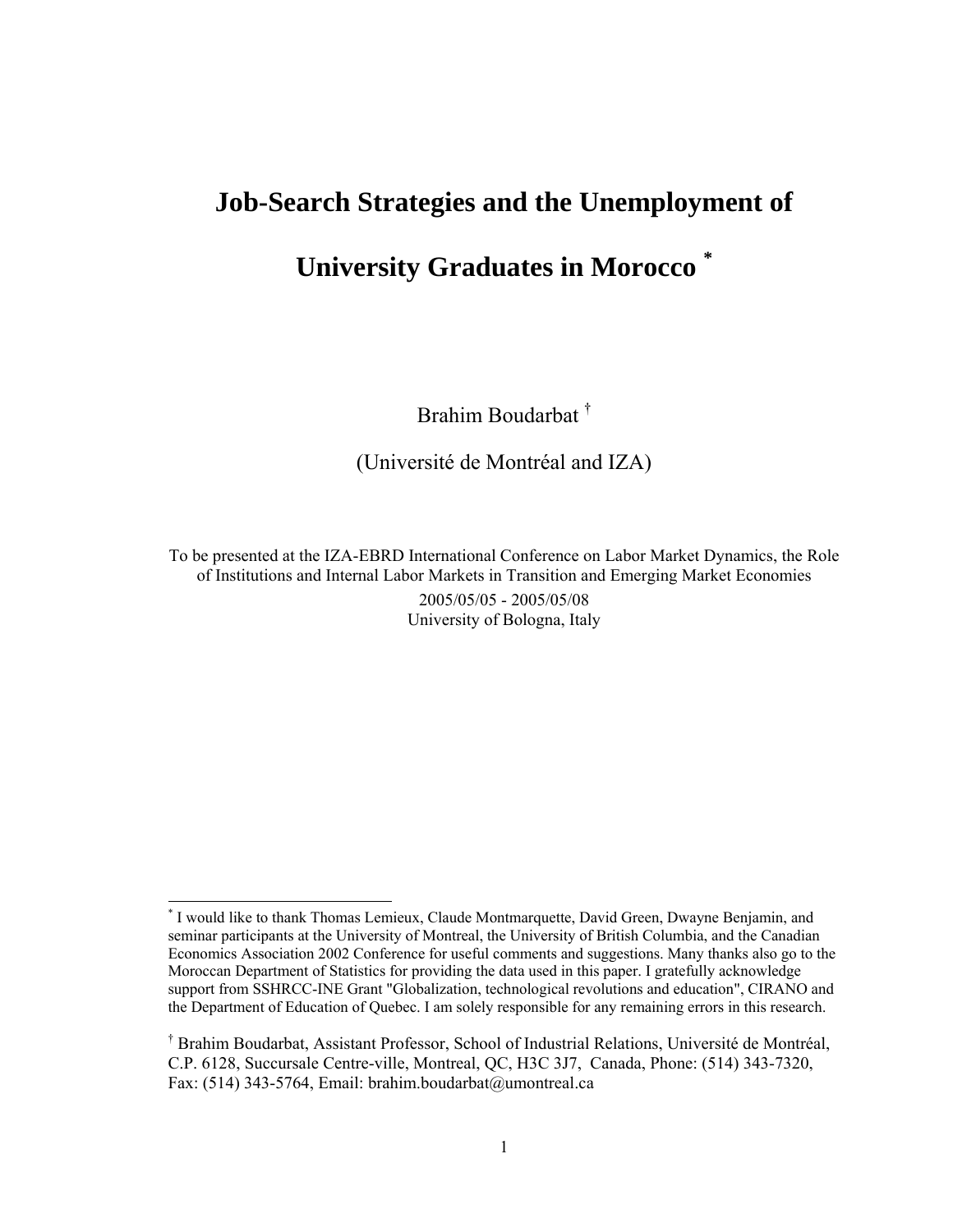# **Job-Search Strategies and the Unemployment of University Graduates in Morocco**

**Abstract:** This paper studies the situation in the Moroccan labor market where unemployment is widespread among educated workers, especially among university graduates. The latter crave public jobs, a behavior which may be one of the determinants of their unemployment. To create a better understanding of the workers behavior, we develop a model of endogenous choice of employment sector in an intertemporal context for a dual labor market. We show how unemployment duration while awaiting employment in the high-wage sector is an increasing function of the wage differential between sectors, a decreasing function of the expected unemployment durations differential and a decreasing function of the individual discount rate. We test this argument empirically using data from a sample of 1609 university graduates drawn from the 1998 Moroccan labor force survey. We estimate (1) the decision to work (seek employment) in the public versus private sector, (2) the wage equation in each sector, and (3) the unemployment duration equation per sector. Structural estimates indicate that earnings and unemployment durations significantly influence the choice of employment sector. The other main empirical results are that the individual intertemporal discount rate is 2.3%, and that the wage premium of the Moroccan public sector measured by the starting hourly wages gap exceeds 42.5%. Consequently, workers rationally consider risking long periods of unemployment in their desire to obtain jobs in the public sector.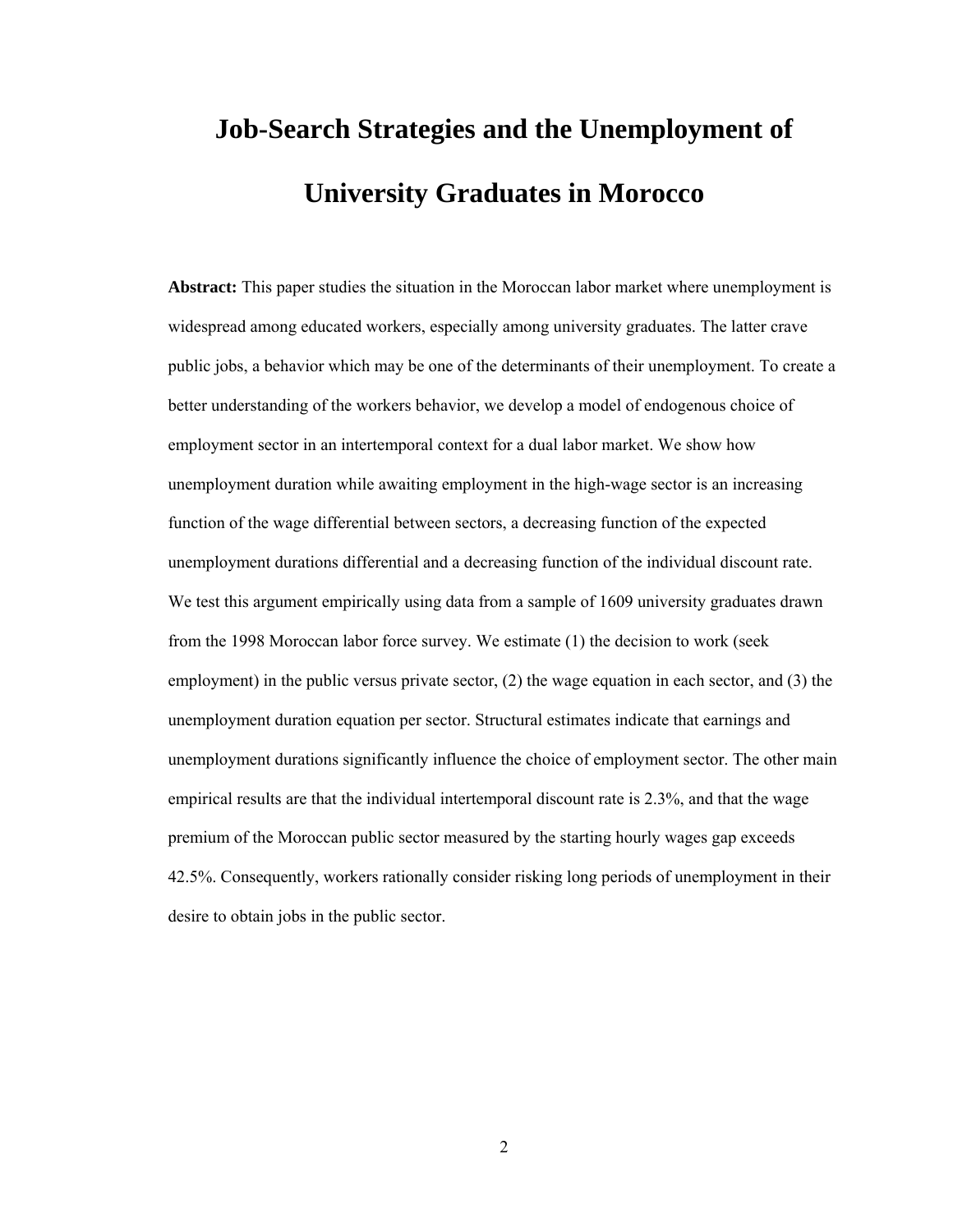#### **1 Introduction**

Many developing countries have experienced a significant rise in unemployment among educated workers, principally among holders of university degrees (Upadhyay, 1994). A typical example of these countries is Morocco. In 2002, the unemployment rate was 34% among workers with secondary diplomas and 32.2% among university graduates as opposed to only 5.6% among uneducated workers. This deterioration in employment rates is particularly important for workers with Bachelor's degrees, for whom the unemployment rate is currently above 40%. Educated workers typically work in the public sector. However, recruitment in the public sector in Morocco has dropped sharply since 1983 under structural adjustment policies suggested by the International Monetary Fund. New employment positions created in recent years do not exceed more than 15,000 annually, as opposed to between 29,000 and 51,000 in the 1970s. The worsening unemployment problem among university graduates started with these cuts to public sector hiring (Figure 1). Yet, the public sector is still coveted by workers, particularly those holding university degrees, as evidenced by their almost daily demonstrations claiming employment in this sector. In their study on the unemployment of educated workers in Morocco, Bougroum, Ibourk and Trachen (1999) argue that the first concern of these workers is to reach a job in the public sector, and that in this desire, they might consider risking long periods of unemployment. Also, Orivel (1995) notices an extreme preference for employment in the public sector in many African countries, a fact which is explained by, among other, the high wage gap between the public and the private sector.

Hence, the unemployment of educated workers could be equilibrium since some workers may rationally prefer to remain unemployed while awaiting employment in the public sector rather than seek jobs in the private sector. A similar argument was advanced by Harris and Todaro (1970) to explain high urban unemployment in developing countries. Because of a substantial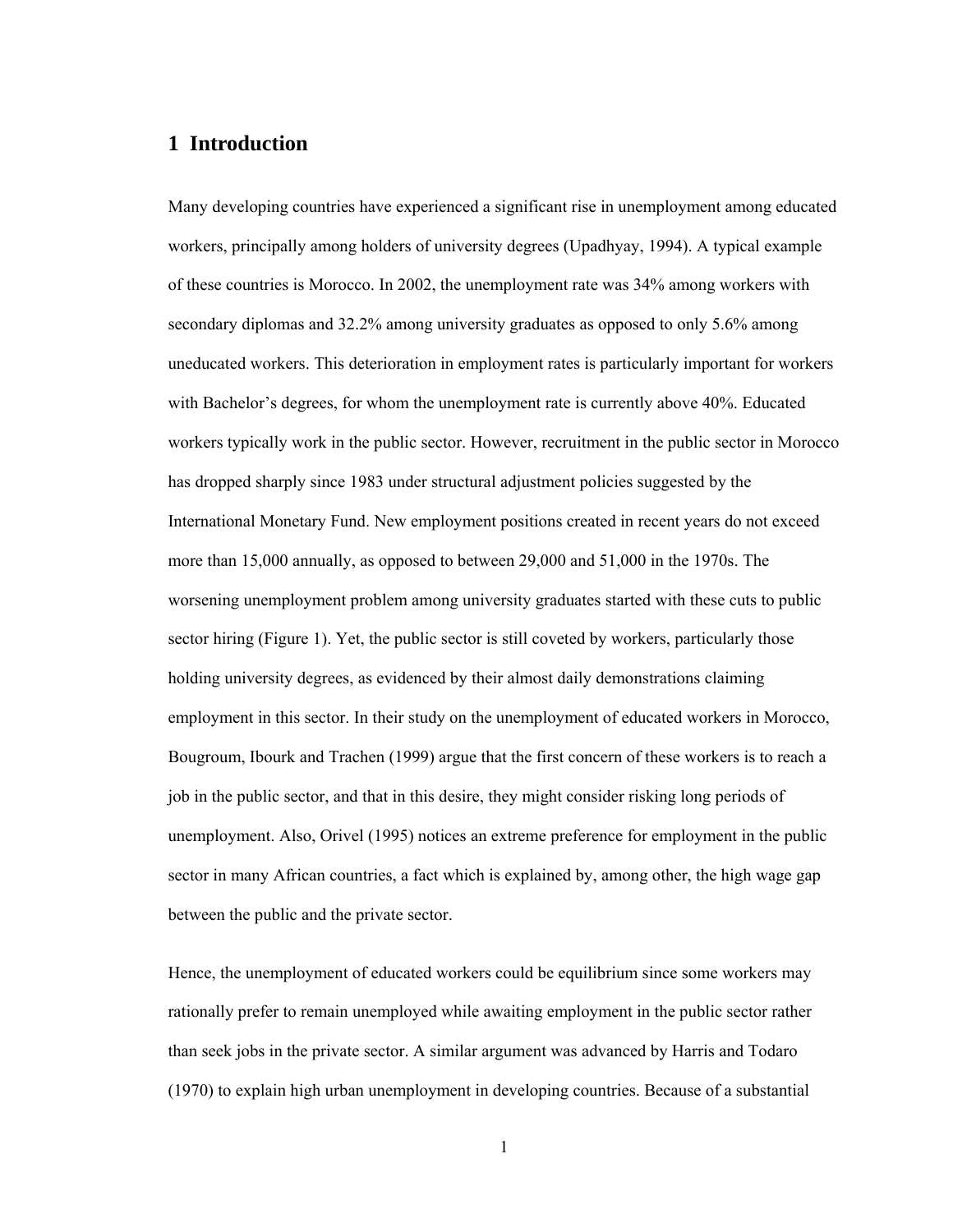wage differential between urban and rural areas, some rural workers choose to migrate to urban areas in search of high-wage employment, which in turn results in a positive urban unemployment rate. The continuation of such migration in spite of high risk of unemployment constitutes a rational choice on the part of migrants looking to improve their economic situation. The same logic in explaining the allocation of the labor force between urban and rural areas or, more generally, between a modern/formal sector and a traditional/informal sector is used in different subsequent models (see for instance Stiglitz, 1974 and 1976; Eaton & Neher, 1975; Fields, 1975 and Cole & Sanders, 1985). The principal conclusion of these models concerning the causes of unemployment is well summarized by Eaton and Neher (1975): *"The unemployed have 'only themselves to blame,' so to speak, in the sense that they have made a rational calculation to improve their economic position. They are voluntarily unemployed.* "Yet, this conclusion has not been tested formally for developing countries.

The purpose of this paper is to uncover the workers' job search strategies by estimating the weights they put on earnings and unemployment risk. Given the great preference for public jobs by university graduates, the Moroccan labor market for educated workers can be better described as consisting of a primary/public sector and a secondary/private sector, rather than the traditional segmentation of formal versus informal sector. Also, the assumption that a secondary job is always available should be released since employment opportunities for educated workers seem to be limited in both employment sectors. To achieve our objective, we first develop a dynamic model of job search in a general dual labor market framework and by accounting for unemployment risk in each sector (Section 3). Naturally, the high-wage sector is more exposed to unemployment than the low-wage sector. A worker prefers employment in the sector that maximizes her discounted lifetime utility subject to her intertemporal budget constraint. We then show that unemployment while awaiting employment in the high-wage sector is an increasing function of the wage gap between sectors, a decreasing function of the expected differential in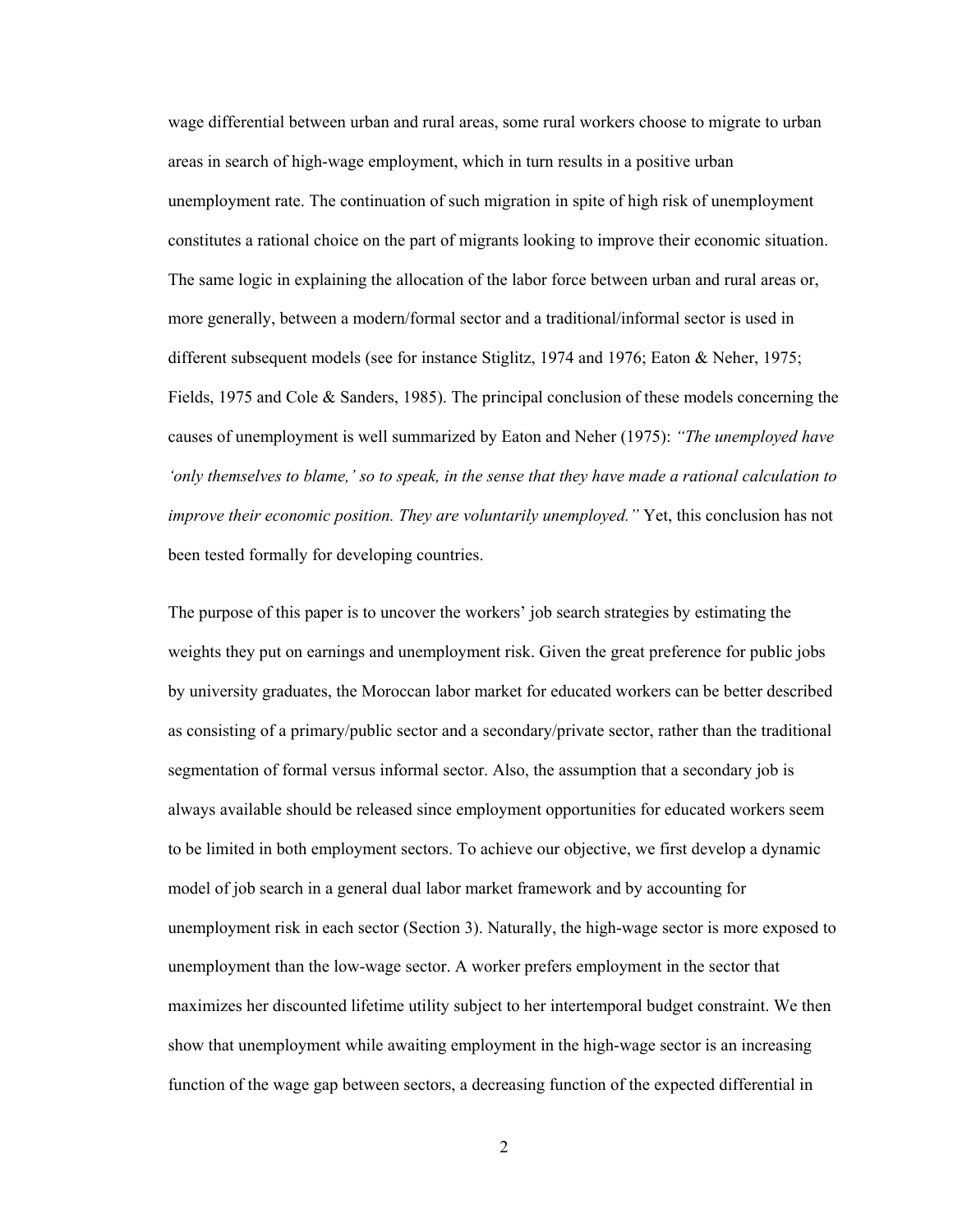unemployment durations and a decreasing function of the individual discount rate. The main outcome of the model is the conclusion that when the wage differential is substantial and/or the individual discount rate is low, workers rationally choose to remain unemployed instead of seeking or accepting employment in the low-wage sector.

Next, we evaluate the model empirically using micro data from a sample of 1609 university graduates drawn from the 1998 Moroccan labor force survey. The high-wage sector is the public sector and the low-wage sector is the private sector. The econometric model presented in Section 4 estimates (1) the decision to work (or to seek employment) in the public versus private sector, (2) the wage equation in each sector, and (3) the unemployment duration equation in each sector. The estimation allows the identification of the public sector wage premium and the individual subjective discount rate. The main empirical results of this study are that workers put significant weights on earnings and unemployment durations when choosing a sector for employment, the individual intertemporal discount rate is 2.3%, and that the public sector wage premium is 42.5% (Section 6). Results also indicate that the scarcity of employment opportunities does not concern only the public sector but the private sector as well.

The remainder of the paper is organized as follows. Section 2 reviews the main features of the Moroccan labor market. Section 3 presents the theoretical framework for our job search model. Section 4 specifies the empirical approach to estimating the model. Data are presented in Section 5, and empirical results in Section 6. Section 7 concludes the study.

#### **2 Overview of the Moroccan Labor Market**

In 2000, the share of the labor force among the Moroccan population aged 15 years and older was 52.9%, and its size was 10.3 million. Of the total labor force, 26.8% were women. The main characteristic of the Moroccan labor force is the preponderance of uneducated workers. Indeed, in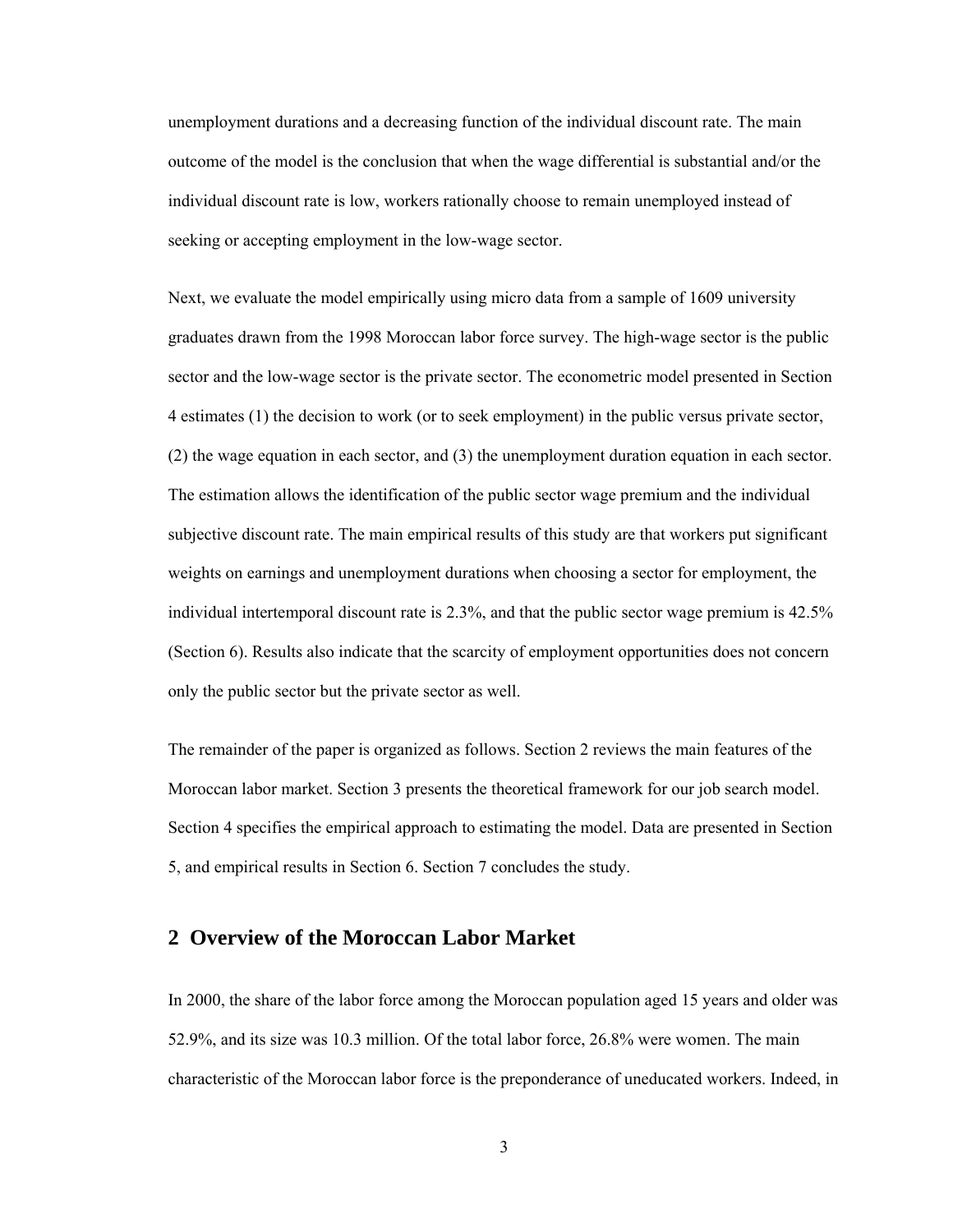1999 about one out of every two workers (46%) had never attended school and 24% attended only elementary school (the first 5-6 years of schooling). Workers with post-secondary degrees represent less than 7% of the total labor force (see Table 1). This situation is consistent with the high rate of illiteracy, which is close to 50% in the population sector aged 15 years and older.

In the same year, the unemployment rate was 13.6%, which means that 1.4 million people were seeking employment. In urban areas, the unemployment rate was high (21.5%), particularly among educated workers (29.7% for workers who completed at least elementary school versus 13.1% among those who have never attended school or those who did not complete elementary school, see Table 2). In addition, the unemployment rate was higher among women (26.7%) than among men (19.9%). Also, rural areas post a low unemployment rate (only 5%), but are dominated by non-remunerated employment<sup>1</sup> which accounts for 50.9% of total employment versus only 7.3% in urban areas.

The agricultural sector (including forestry and fishing) constitutes the most important employment sector in Morocco, providing nearly 50% of total employment. The industrial sector (including the handicraft industry) accounts for only 14% of aggregate employment. Finally, the public sector remains an important employer, particularly in urban areas (21%) and for educated workers.

Two prominent facts have influenced the Moroccan labor market during the last two decades: the worsening of the unemployment rate and the decline of recruitment in the public service. The unemployment rate almost doubled between 1971 and 1994. The number of unemployed workers increased by 84% between 1971 and 1982, and by 117% between 1982 and 2000. This deterioration of employment affected urban areas in particular, where the unemployment rate has been above 20% for many years (Table 3).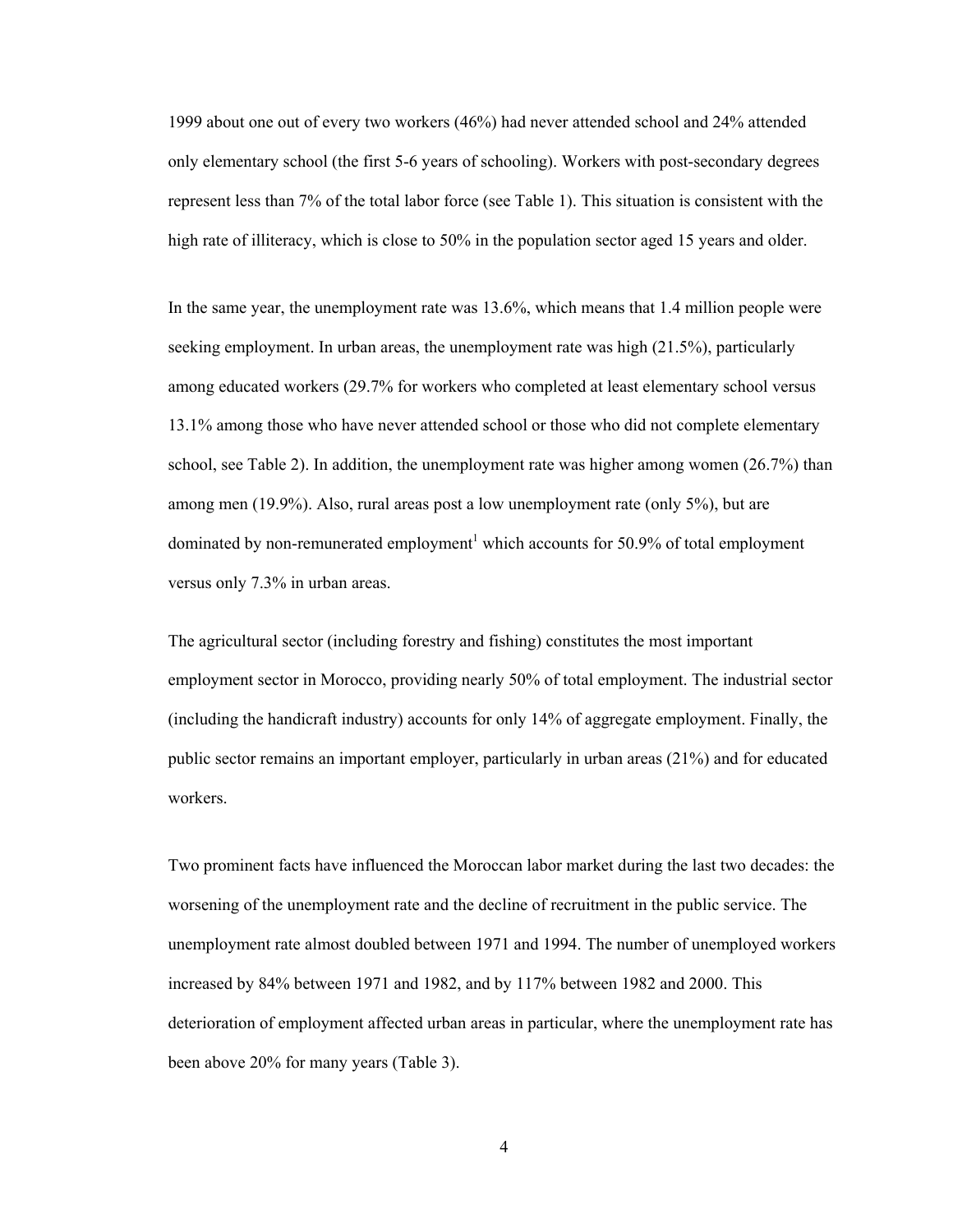The worsening of unemployment in urban areas affected mainly young people, especially educated ones holding a secondary school or university degree. The employment of educated workers started to worsen since early 1980s. For comparison purposes, Figures 1 and 2 depict the evolution of the shares of workers with university education (including some university) and uneducated workers in the urban labor force and the urban unemployed population between 1978 and 2002. The share of university workers in the labor force continuously increased over time, rising from 2.9% in 1978 to 12.7% in 2002, whereas their share in the unemployed population increased more rapidly during the same period, rising from 0.4% to 20.4%. Since 1987, university graduates become increasingly over-represented in the unemployed population. On the other hand, uneducated workers seem to enjoy better employment opportunities, given that their share in the unemployed population is consistently 13 to 19 points lower than their share in the labor force (Figure 2). Among university graduates, those holding Bachelor's degree were the most affected by the unemployment worsening problem as is illustrated in Table 4. In addition, workers experience long spells of unemployment. In 1999, about 72% of unemployed workers remained so for at least 12 months and 26.8% for at least 60 months.

The second phenomenon, which significantly affected the labor market in Morocco and which is often quoted among the factors that precipitated the unemployment of highly educated workers (almost non-existent in the 1960s and 1970s), is the reduction of the number of new employment positions in the public sector. Thus, because of the structural adjustment policies adopted by the Moroccan government in August 1983 under the aegis of the International Monetary Funds, there was a severe reduction in the number of new recruits to public sector. This number has oscillated between 11,000 and 17,000 after 1983, as opposed to 29,000 to 51,000 between 1976 and 1982. In 2000, the forecasts for recruitment represented only 21% of the recruitment undertaken in 1976. Moreover, the new jobs are assigned mainly to the departments of health, education and

 $\frac{1}{1}$ <sup>1</sup> Unpaid family workers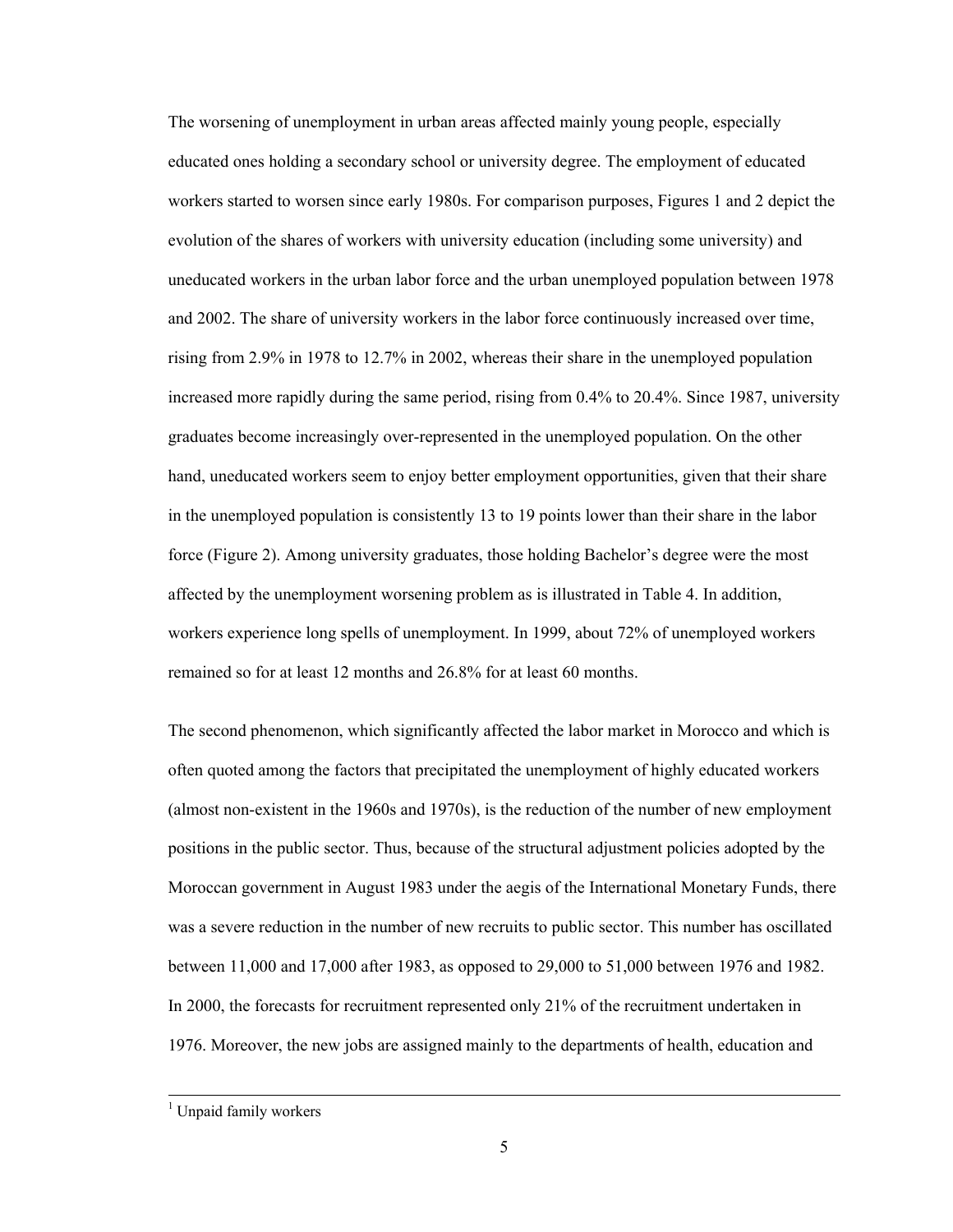justice. In spite of this significant change in government recruitment, highly educated workers continue to express great desire for employment in the public sector, as is testified by their daily demonstrations claiming employment in the public sector. Data from the 1998 Moroccan urban Labor Force Survey shows that more than half of unemployed workers holding university degrees desire employment exclusively in this sector.

#### **3 Theoretical Framework**

In order to ease the exposition, and with application in Section 6 in minds, we assume that there are only two employment sectors: sector 1 denotes the primary / high wage sector, and sector 2 denotes the secondary / low wage sector. We also assume, for the sake of simplicity, that the schooling level of workers is independent of the sector choice and constant during the life cycle (workers do not go back to school).<sup>2</sup> Workers are utility maximizers and have an infinite planning horizon starting when they enter the labor force. At each time period *t*, a worker consumes *c(t)* which yields the level of utility  $u(c(t))$ , where  $u(.)$  is an increasing concave utility function. The discounted lifetime utility conditional on a given consumption profile is:

$$
U = \int_0^\infty u\big(c(t)\big)e^{-\rho t}dt \quad (1)
$$

where  $\rho$  is the worker's subjective discount rate.

 $\overline{a}$ 

We assume that a worker can borrow or lend freely at a fixed interest rate  $R$ .<sup>3</sup> Hence, the intertemporal budget constraint conditional on employment in sector *j* is:

$$
\int_0^\infty c(t) e^{-R t} dt = W_j \tag{2}
$$

 $2$  Our empirical study concerns only university graduates. The latter are relatively less likely to go back to school after entering the labor force as compared to other workers with schooling below university level.

 $3$  The equivalent of this assumption for some workers in Morocco would be that these workers are sponsored by their families during their unemployment spell. Once employed, workers support their families in return.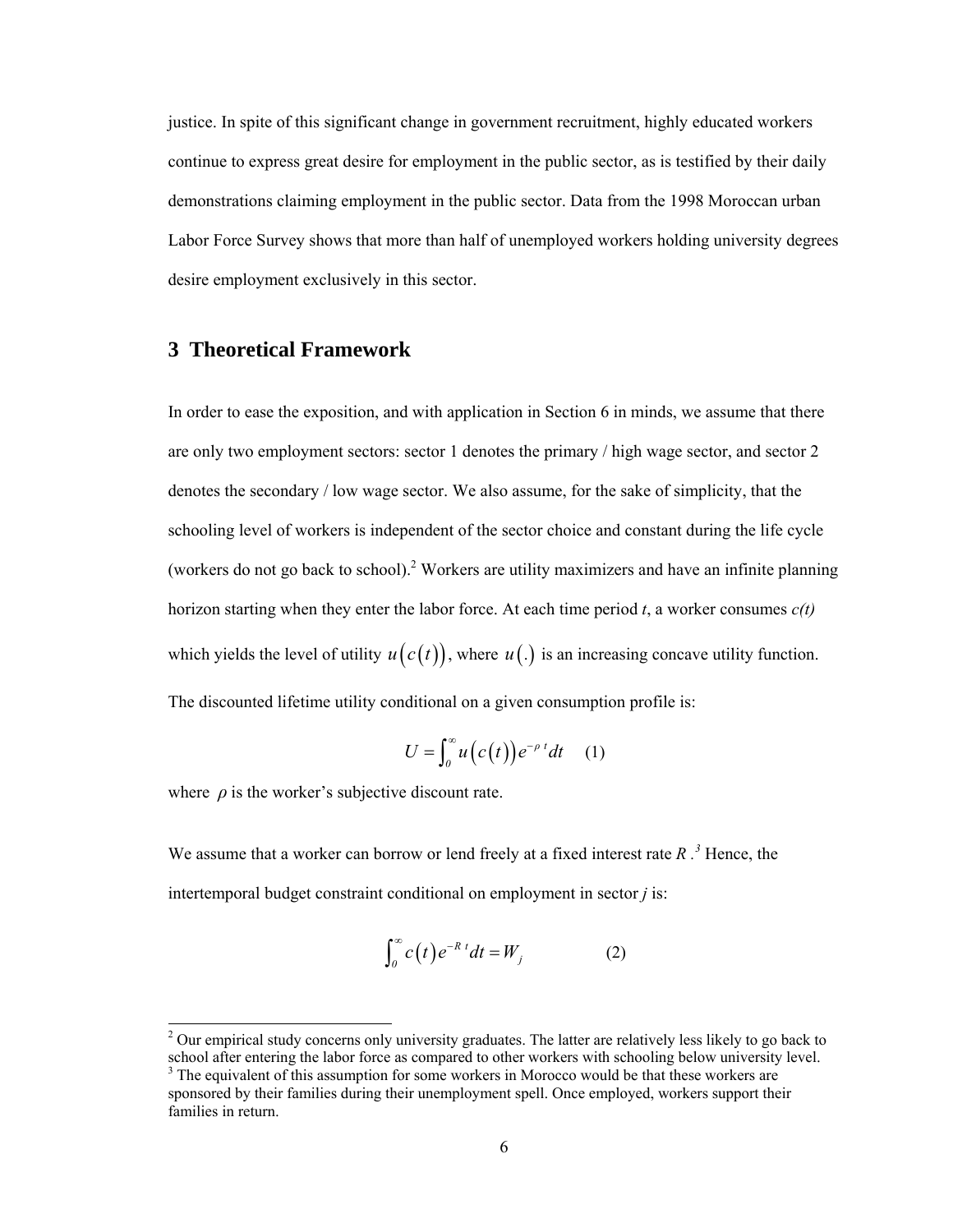where  $W_j$  is the discounted lifetime labor income in sector *j*, *j*=*1,2*.

Thus, conditional on employment in sector *j*, the worker's optimal consumption path maximizes:

$$
H_j = \int_0^\infty u\big(c(t)\big)e^{-\rho t}dt + \lambda \big[W_j - \int_0^\infty c(t) e^{-R t}dt\big]
$$
 (3)

where  $\lambda$  is a Lagrange multiplier. First order conditions imply that:

$$
u'(c(t))e^{-\rho t} = \lambda e^{-R t}
$$
 and  $\int_0^{\infty} c(t) e^{-R t} dt = W_j$  (3-1)

Assume now that  $u(c(t)) = log(c(t))$  and  $\rho = R$  like in Card (2000) who uses the same assumptions for a model of endogenous schooling. It is easy to show that under these assumptions, first order conditions (3') imply the following optimal consumption profile:

$$
c^*(t) = RW_j \tag{3-2}
$$

At each time period *t*, the worker consumes a constant share of her discounted lifetime labor income. Next, by substituting  $(3'')$  into  $(1)$ , the optimal discounted lifetime utility simplifies to:

$$
U^* = \frac{\log(R) + \log(W_j)}{R} \tag{4}
$$

Therefore, maximizing the (unconditional) discounted lifetime utility amounts to maximizing the discounted lifetime income  $W_i$  since  $log$  is an increasing function and  $R$  is constant. Therefore, a worker will prefer employment in the sector with the highest discounted-lifetime income.

Then, consider a more general case where employment opportunities are limited in each sector in the sense that job-seekers are exposed to unemployment risks wherever they seek employment. The assumption that jobs are always available in one of the two sectors used in previous models is now released. The unemployment duration in each sector is a random variable and its density function is well known to all workers. For the sake of simplicity, we also assume that there is no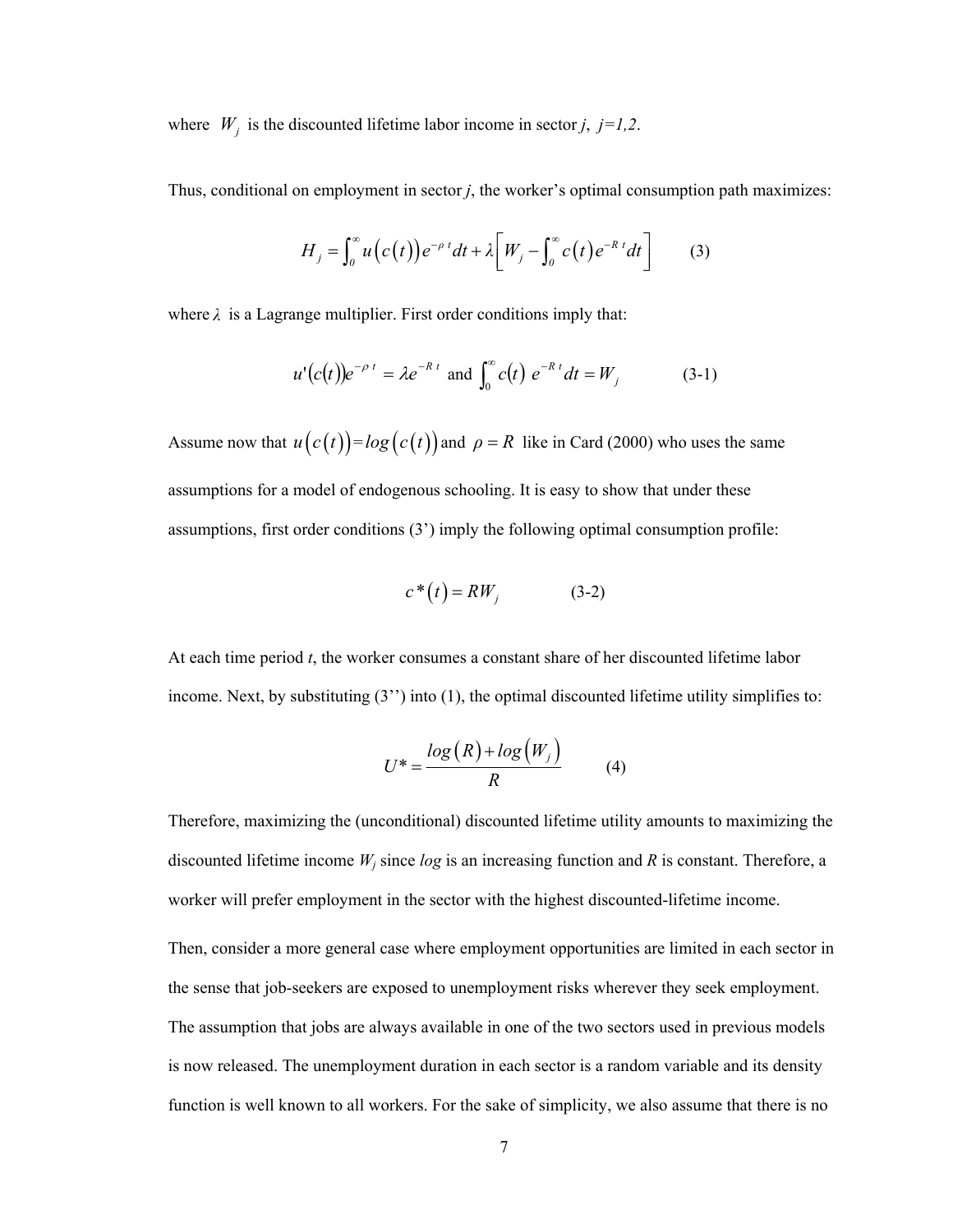income during the unemployment income, $<sup>4</sup>$  and that the job search process is costless.</sup> Furthermore, once hired, a worker keeps her job for the remainder of her life cycle.<sup>5</sup> Under these assumptions, the log of the discounted lifetime income when seeking employment in sector  $j, j = 1,2$ , is given by:

$$
w_j = log(W_j) = log\left[\int_{T_j}^{\infty} Y_j (S, t - T_j) e^{-Rt} dt\right]
$$
 (5)

where  $T_j \geq 0$  is the length of unemployment episode prior to finding employment in sector *j*,  $Y_j(S,t)$  is the real wage paid by sector *j* to a worker having completed *S* units of schooling  $(S \ge 0)$  and possessing *t* units of work experience ( $t \ge 0$ ), and R is the worker's discount rate. In each sector, wages increase at a constant rate as follows:

$$
Y_j(S,t) = f_j(S)e^{g_j t}, \ 0 \le t < \infty, \ g_j < R^6 \qquad (6)
$$

where  $f_i(S)$  is the starting wage and  $g_i$  is the increase rate. Then, the log discounted lifetime income earnings when seeking employment in sector *j* simplifies to:

$$
w_j = \log \left[ \int_{T_j}^{\infty} f(S) e^{t - T_j} e^{-Rt} dt \right] = \log \left( \frac{f_j(S)}{R - g_j} \right) - R.T_j \tag{7}
$$

Since the unemployment duration  $T_j$  is a random variable, a worker will seek employment in the sector that maximizes her expected lifetime income:

<sup>&</sup>lt;sup>4</sup> In Morocco, there is no public support for unemployed or low income people such as welfare system and unemployment insurance.

 $<sup>5</sup>$  This is truer in the public sector. The few observed job transitions are often done within the same sector</sup> with no unemployment spells. Besides, a distinguishing characteristic of the Moroccan labor market in comparison with the American is that transitions between employment and unemployment states are less frequent.

<sup>&</sup>lt;sup>6</sup> In the empirical model, we consider a finite horizon as well as the non-linearity of earnings toward the end of the life cycle. The consequences of ignoring these empirical facts at this point are, however, lightly weighted for non-negligible values of the discount rate (See Willis and Rosen, 1979, for a similar approach).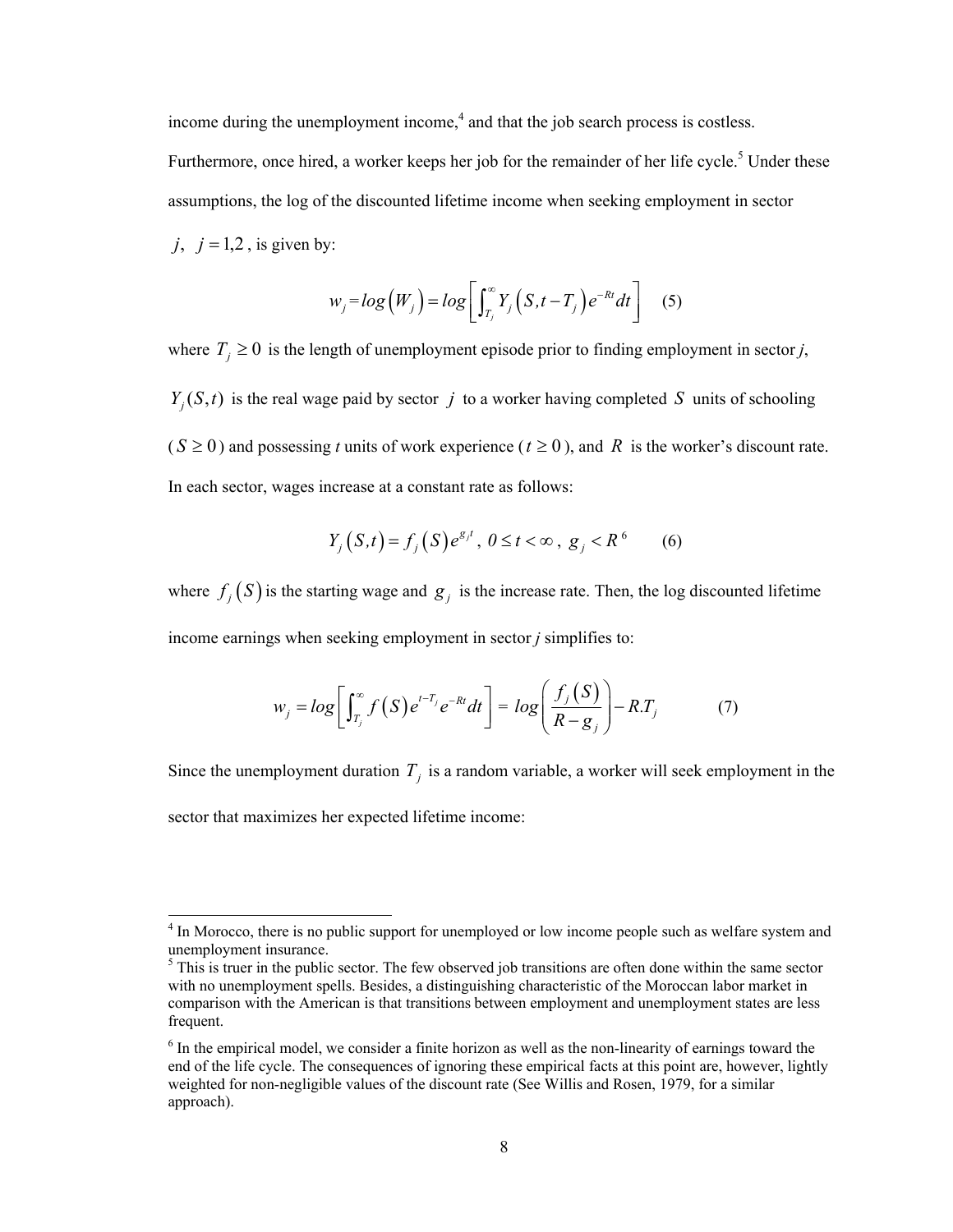$$
E(w_j) = log\left(\frac{f_j(S)}{R - g_j}\right) - R.E(T_j)
$$
\n(8)

Notice that the quantity  $log\left(\frac{f_j(S)}{R - g_j}\right) = log \int_0^\infty y_j(S, t) e^{-Rt} dt$  $\int_0^\infty y_j(S,t)e^{-\kappa t}dt$  is the log of the discounted

lifetime income in sector *j* when the worker does not experience unemployment, i.e. when employment in this sector is available ( $T_j = 0$ ). Therefore, the quantity  $R.E(T_j) \ge 0$  represents the expected loss in the log of the discounted income due to unemployment. This loss is an increasing function of the expected unemployment duration and the discount rate. The latter represents the weight put on unemployment factor. Hence, when the discount rate is high, the log of discounted lifetime income drops quickly as the unemployment duration increases. To minimize this loss, the worker will make haste to find employment. On the other hand, when the discount rate is low, unemployment duration only slightly reduces the log of discounted lifetime income unless workers face human capital depreciation which pulls starting wages downward. In the same way, by regarding *R* as the interest rate, the above results imply that workers with easy access to credit or those from affluent families can endure long periods of job search and can hold out for high-paying employment. Conversely, workers who cannot get financial support have no choice but accepting any job, regardless of remuneration.

Sector choice as presented so far is done at the time workers enter the labor force. A dynamic model requires that rational workers update their job search time period of their unemployment episode. For instance, an employment sector may give priority to recent graduates when hiring, which makes it difficult for long-term unemployed workers to find employment in this sector.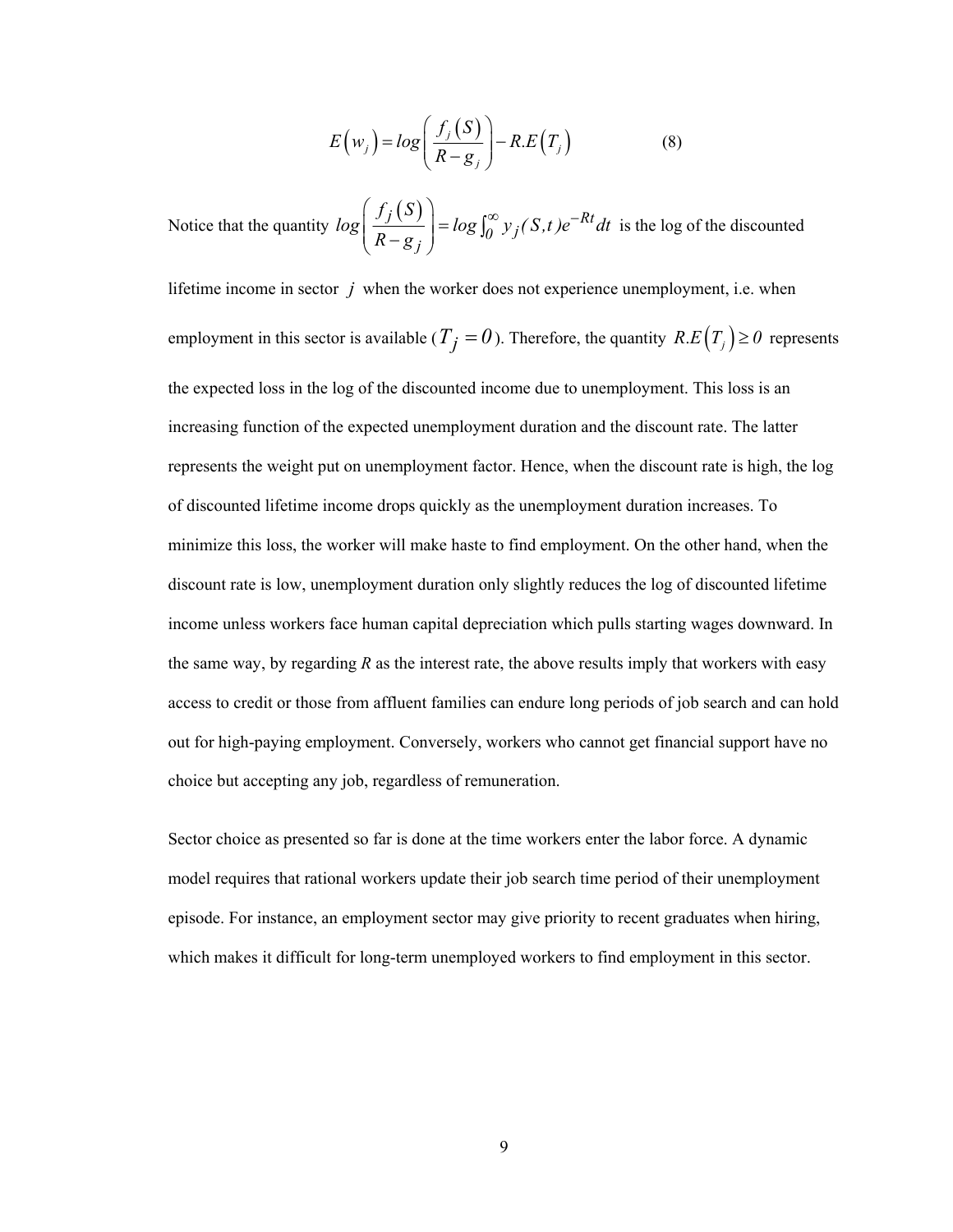Thus, if at time  $t (t \ge 0)$  a worker is still unemployed, her expected log of the discounted lifetime income when seeking employment in sector *j*,  $j=1,2$ , up-dated at time  $t=0^7$ , is:

$$
E\left(w_j \mid T_j > t\right) = \log\left(\frac{f_j\left(S\right)}{R - g_j}\right) - R.E\left(T_j \mid T_j > t\right) \tag{9}
$$

with  $E(w_i) = E(w_i | T_i > 0)$ . For the sake of easiness, we assume that unemployment has no effect on starting wages or wage increase rate.

Next, let  $V(t)$  be the expected log discounted lifetime income gap between employment in sector 1 and employment in sector 2 for a worker seeking employment at time *t*:

$$
V(t) = E(w_1 | T_1 > t) - E(w_2 | T_2 > t)
$$
  
=  $log\left(\frac{f_1(S)}{R - g_1}\right) - log\left(\frac{f_2(S)}{R - g_2}\right) - R\left[E(T_1 | T_1 > t) - E(T_2 | T_2 > t)\right]$  (10)

This function expresses the dynamics of the job search. At any time *t*, the worker's decision is to seek employment in sector 1 if  $V(t) > 0$ , and in sector 2 otherwise. She will be indifferent if  $V(t) = 0$ . By assuming that the sector 1 is the high wage / high unemployment risk sector, the

quantities 
$$
\log \left( \frac{f_1(S)}{R - g_1} \right) - \log \left( \frac{f_2(S)}{R - g_2} \right)
$$
 and  $[E(T_1 | T_1 > t) - E(T_2 | T_2 > t)]$  are both positive;

so, the sign of  $V(t)$  is undetermined. The evolution of  $V(t)$  is determined by the path of  $\left[ E(T_1 | T_1 > t) - E(T_2 | T_2 > t) \right]$ . Therefore, the sign of  $V(t)$  may change over time making the sector choice changeable. Once again, the discount rate weighs the expected unemployment durations differential against the log earnings gap. Workers with lower discount rates are less influenced by unemployment when choosing their sector of employment, and therefore can bear longer unemployment durations in order to reach well paid jobs in sector 1. Similarly, a

$$
E\left(w_j \mid T_j > t\right) = \log\left(\frac{f_j(S)}{R - g_j}\right) - R\left[E\left(T_j \mid T_j > t\right) - t\right].
$$
 The log income gap between the two sectors is the

 7 The expected log lifetime income discounted at time *t* is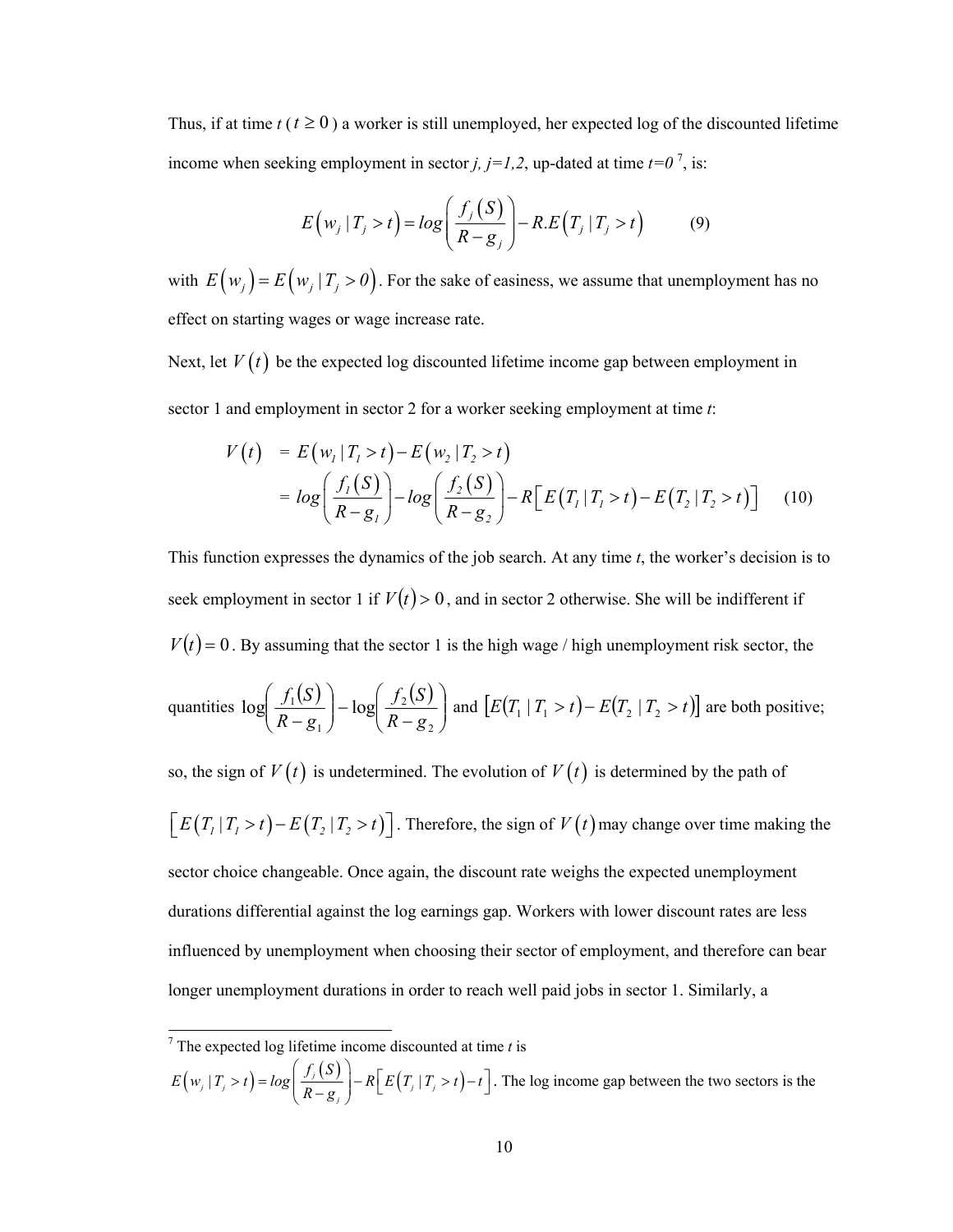substantial wage differential between sectors attracts more workers to sector 1 and incite them to consider risking long periods of unemployment, a behavior that increases the aggregate unemployment rate.

As an essential point, we think it is relevant to discuss the relationship between sectoral preferences and job search strategy. Naturally, all workers like better employment in the highwage sector. Since we assume that the job search process is costless, it is reasonable that all workers seek employment in this sector. However, due to unemployment risk, some of them will also seek employment in the low-wage sector. The preference for a low-wage sector job ( $V(t)$  < 0) is better interpreted as readiness to accept a job in this sector when there is no offer from the high-wage sector. In fact, nothing prevents workers from simultaneous search in the two sectors if the two sectors are located in same areas and if they will consider offers from any sector. In Harris-Todaro's model (Harris and Todaro, 1970) rural and urban areas are geographically separated, so workers can seek employment in one and only one sector at a same time depending on their physical location. In subsequent models (Eaton and Neher, 1975, for instance), workers are unemployed because they seek employment only in the high wage sector rather than take available jobs in the opposite sector. The latter situation applies to many university graduates in Morocco who clearly manifest their exclusive preference for public jobs and decline jobs sponsored by the government in the private sector.

In our model, allowing workers to seek employment in two sectors simultaneously results in some workers ending in the high-wage sector while they were able to accept employment in the low-wage sector  $(V(t) < 0)$ . On the other hand, a worker who seeks employment in the high-wage sector  $(V(t) > 0)$  may find it rational to seek and accept employment in the low-wage sector while awaiting employment in sector 1. This situation assumes that workers, who do so, do not

 $\overline{a}$ 

same as when the expected log of the lifetime income is discounted at time 0.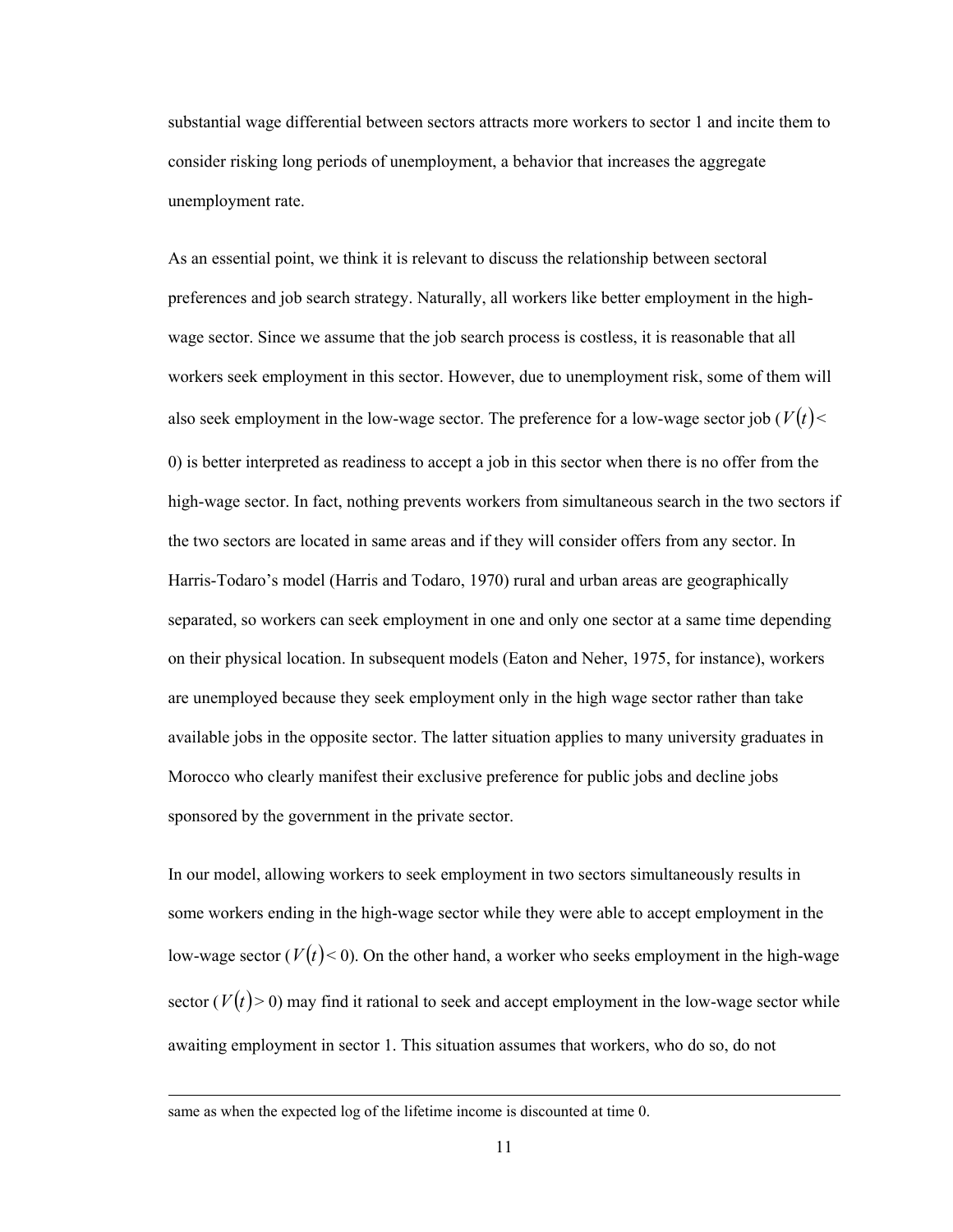jeopardize their chances of finding a job as the job-search intensity will be split over two sectors. Moreover, accepting a job in sector 2 may not leave enough time for seeking employment in sector 1. In short, detailed data on workers decisions (and intentions) is needed to estimate to model empirically. Moroccan data used in this study informs on the employment sectors preferred by unemployed workers. However, data raises an identification problem for employed workers since only current employment sectors are observed instead of preferences when unemployed. Nonetheless, in the Moroccan labor market, there is an institutional constraint for workers seeking employment in the public sector, which refers to sector 1 in the empirical application. Since employment in the public sector (i.e. high-wage sector) mainly aims at fighting against unemployment among educated workers, unemployed workers looking for their first jobs are more likely to be hired as compared to workers who already have accepted jobs in the private sector. <sup>8</sup> So, workers who accept employment in the private sector likely are willing to keep their jobs in this sector for the remainder of their lives. The typical example is the recruitment of doctors. Those who take jobs in the private sector have little chance to be hired in the public sector as compared to doctors who are still looking for their first jobs. In addition, work experience in the private sector generally has little effect, if there is any, on starting wages in the public sector. Besides, a distinguishing characteristic of the Moroccan labor market in comparison with the American is that transitions between employments and between employment and unemployment states are less frequent compared to North American labor markets. For instance, 81% of unemployed workers with secondary diplomas or university degrees in 2002 were still seeking their first jobs. Also, a follow-up of vocational training graduates shows that five years after graduation, more than 81% of graduates either never found employment or are occupying their first jobs (Department of Vocational Training, Morocco, 1998). Consequently,

 $\overline{a}$ 

<sup>&</sup>lt;sup>8</sup> Employment in the public sector is primarily seen as a social action instead of an investment in human capital.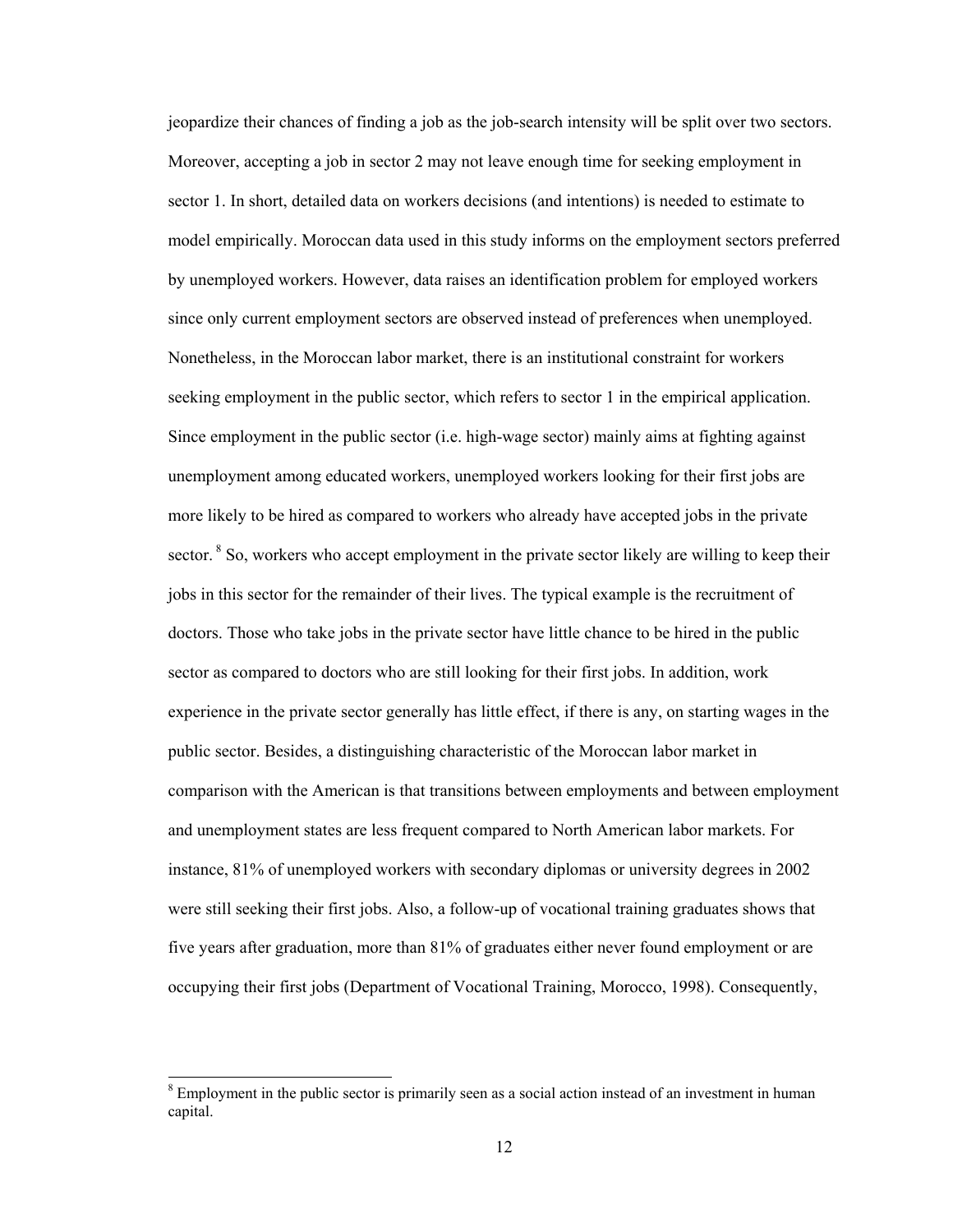we evaluate the model empirically under the assumption that current employment sector is that one preferred while unemployed.

#### **4. Econometric Specifications**

Let  $V_j^*$  be an unobserved reduced form utility index corresponding to employment in sector *j*, expressed as a linear function of the log of the discounted lifetime income in this sector  $w_i$ , the conditional expected unemployment duration  $E(T_j | T_j > t)$  when seeking employment in sector *j*, a vector of observed individual characteristics *Z* (including a constant) and an unobserved random component  $\tau$ <sub>*i*</sub> that captures unobserved variables and heterogeneity:

$$
V_j^* = \alpha w_j + \delta E(T_j | T_j > t) + \theta_j Z + \tau_j^9 \tag{11}
$$

For unemployed workers, *t* is the duration of time spent unemployed until the day of the survey, whereas for employed workers, *t* corresponds to the duration of unemployment before finding employment. The coefficients  $\alpha$  and  $\delta$  are assumed to be the same for both sectors. We expect a positive sign for  $\alpha$  and a negative sign for  $\delta$ .

Like in Berger (1988), we use a finite discrete time horizon to calculate the log of the discounted lifetime income:

$$
w_j = ln\left[\sum_{t=0}^{L} \frac{Y_{jt} H}{(1+R)^t}\right]
$$
 (12)

where  $L + 1$  is the duration of employment in years,  $Y_{it}$  is the hourly wage in sector *j* at time *t*, *H* is the number of hours worked per year, and *R* is the discount rate. For the sake of simplicity, *L* and *H* are assumed to be constant over time and across sectors.

<sup>&</sup>lt;sup>9</sup> See Dolton, Makepeace and Klaauw (1989) for a similar approach for estimating occupational choices.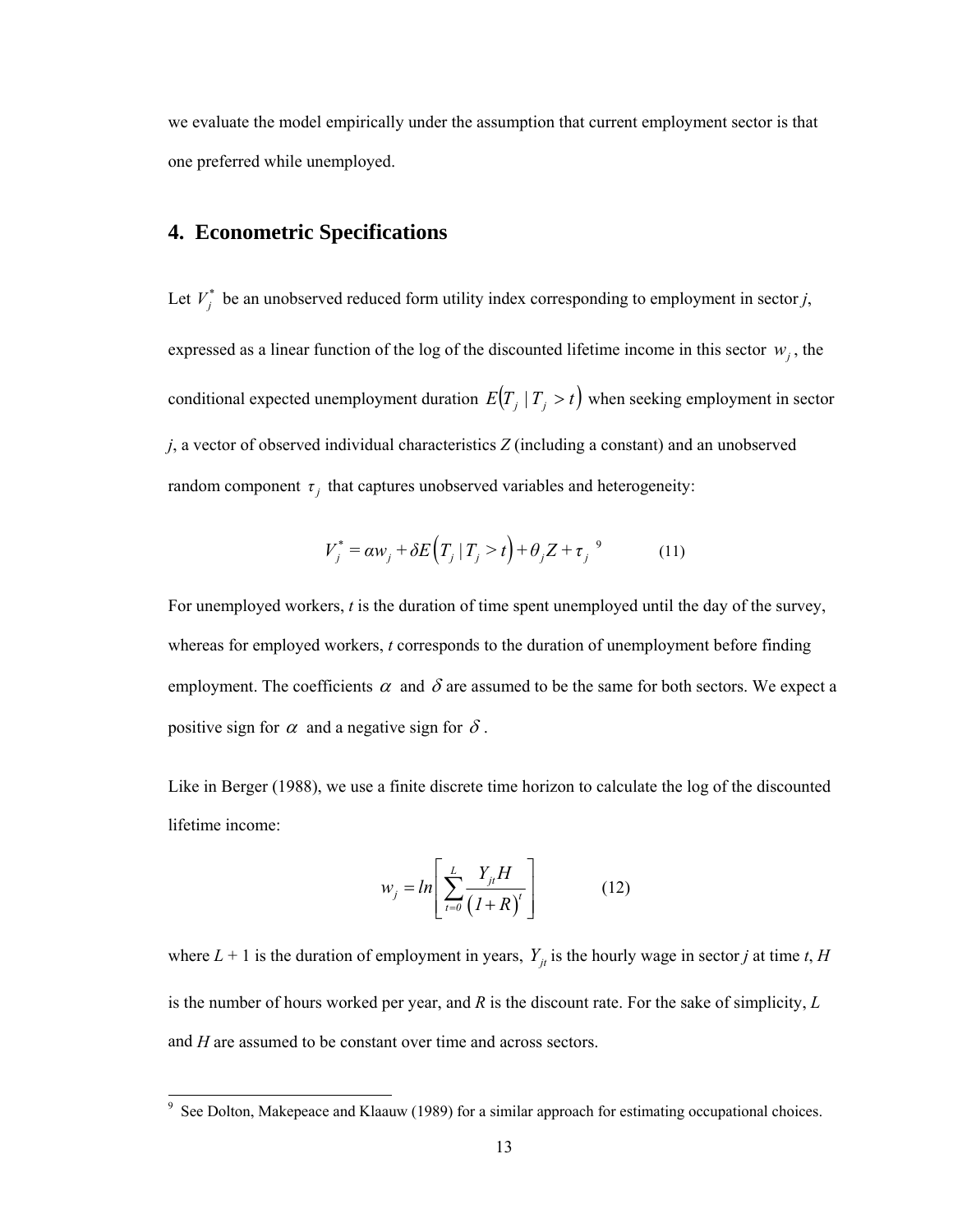We specify earnings equations of the form:

$$
y_{jt} = X_t \beta_j + \varepsilon_j, j = l, 2 \tag{13}
$$

where  $y_{jt} = ln(Y_{jt})$  is the log of the hourly wage in sector *j*,  $X_t$  is a vector of observed characteristics, and  $\varepsilon_j$  is a random component. The subscript *t* refers to years of experience. Other variables in  $X_t$  are time invariant.

For empirical purposes, the discounted lifetime income is computed over the beginning 35 years of career.<sup>10</sup> Consequently, the log of the discounted lifetime income is given by:

$$
w_j = ln\left[\sum_{t=1}^{35} \frac{\exp(y_{jt})H}{(1+R)^t}\right] = ln\left[\sum_{t=1}^{35} \frac{\exp(X_t \beta_j)}{(1+R)^t}\right] + ln(H) + \varepsilon_j = s_j + ln(H) + \varepsilon_j \qquad (14)
$$
  
where  $s_j = ln\left[\sum_{t=1}^{35} \frac{\exp(X_t \beta_j)}{(1+R)^t}\right]$ 

We also assume that  $T_j$ , the unemployment duration in sector *j*, has a Weibull distribution. The hazard function for this distribution is:

$$
\lambda_j p_j \left(\lambda_j t\right)^{p_j - l}, \ t > 0, \ j = l, 2 \quad (15)
$$

We control for heterogeneity through the parameterization:

$$
\lambda_j = e^{-(\mu_j + Z\psi_j)} \tag{16}
$$

where *Z* is a vector of observed characteristics, and  $\mu_j$  is a random variable representing unobserved random factors. Following this parameterization, variables with a negative coefficient increase the hazard rate and vice-versa. We adopt a bivariate discrete distribution with unrestricted points of support for random variables  $\mu_1$  and  $\mu_2$  (see Heckman and Singer, 1984).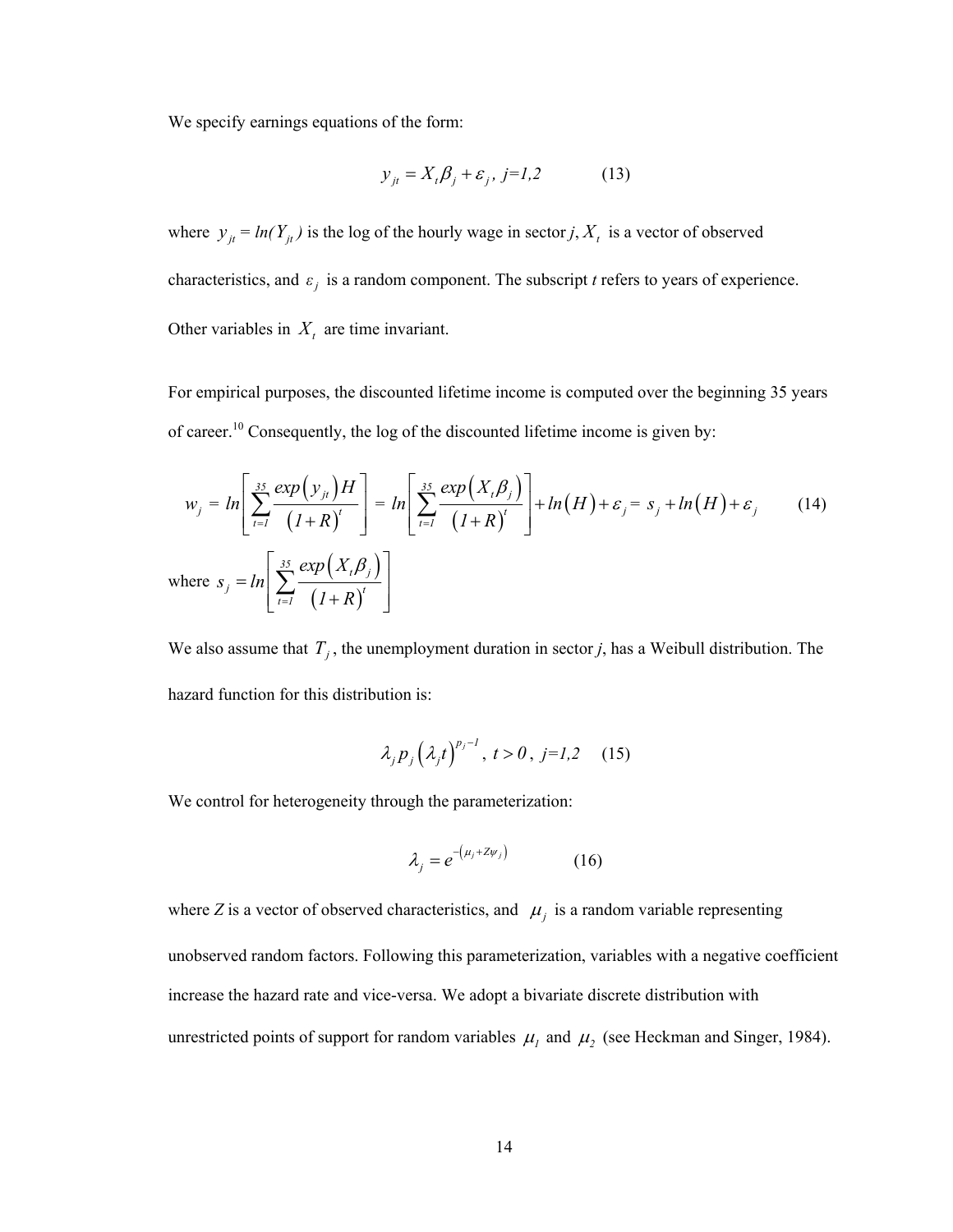We also assume that  $\mu_1$  and  $\mu_2$  have two points of support each:  $\mu_{11}$  and  $\mu_{12}$  for  $\mu_1$  and  $\mu_{21}$  and  $\mu_{22}$  for  $\mu_2$ ). The associated probabilities are as follows:

$$
q_{km} = Pr(\mu_1 = \mu_{1k}, \ \mu_2 = \mu_{2m}),
$$
 with  $k, m \in \{1, 2\}$  and  $\sum q_{km} = 1$  (17)

We can show that  $\mu_1$  and  $\mu_2$  are independent if and only if  $Cov(\mu_1, \mu_2) = 0$ . Therefore, conditional on  $\mu_{11} \neq \mu_{12}$  and  $\mu_{21} \neq \mu_{22}$ , testing for independence amounts to testing for  $q_{11}q_{22} = q_{12}q_{21}$ .

Given the fact that most of Moroccan workers desire employment in the public sector, we will assume that workers who are seeking (have accepted) employment in the private sector are (were) also seeking employment in the public sector. Doing so, observed (censored or not) unemployment durations for the private sector (sector 2) also concern the public sector (sector 1), and then the correlation between unobserved heterogeneity components can be estimated. For workers who accept employment in the private sector, unemployment durations are uncensored for the private sector but censored for the public sector since they did not succeed in finding jobs in the latter sector.

Combining Equations (11) and (14), the indirect utility differential between sectors 1 and 2 is:

$$
I^* = V_I^* - V_2^*
$$
  
=  $\alpha(s_I - s_2) + \delta \Big[ E(T_I | T_I > t) - E(T_2 | T_2 > t) \Big] + \theta^* Z + \alpha(\varepsilon_I - \varepsilon_2) + \eta$  (18)

where  $\theta^* = \theta_1 - \theta_2$  and  $\eta = \tau_1 - \tau_2$ .

The structural model is given by Equations (13), (15), (16) and (18). For the sake of simplicity, we will assume that  $T_1$  and  $T_2$  are independent of  $\varepsilon_1$ ,  $\varepsilon_2$  and  $\eta$ . This assumption, though counterintuitive as one would expect wages in a given sector to be negatively correlated with

 $\frac{10}{10}$  Increasing this horizon doesn't affect our results. In addition, 98.7% of employed workers in our sample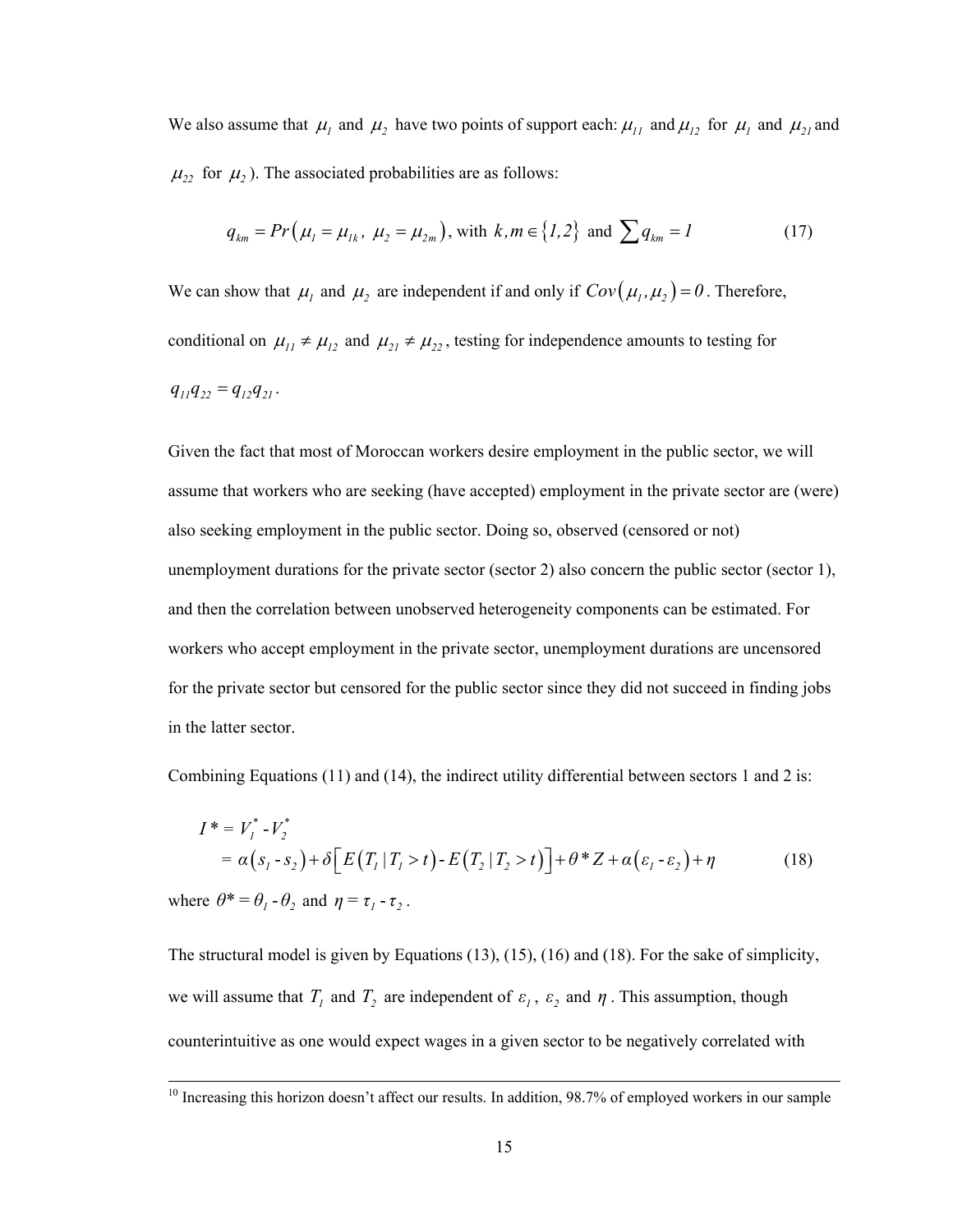unemployment duration in that sector, simplifies largely the estimation of the model. In this case, unemployment equations are estimated separately from selection and earnings equations, then estimated expected unemployment durations per sector are plagued into Equation (18). We mention that unemployment has no effect on starting wages in the public sector since these wages are determined institutionally in connection with the level of education. Thus, the assumption in question mainly concerns unemployment and wages in the private sector.

We also assume that  $(\varepsilon_1, \varepsilon_2, \eta)'$  is a normal vector with mean 0 and variance  $\Sigma$ :

$$
\Sigma = \begin{bmatrix} \sigma_1^2 & \sigma_{12} & \sigma_{13} \\ \sigma_2^2 & \sigma_{23} \\ I \end{bmatrix}
$$
 (18-1)

The selection criteria are:

$$
Pr(\text{choose sector } I) = Pr(V_1^* \ge V_2^*) = Pr(I^* \ge 0)
$$
  

$$
Pr(\text{choose sector } 2) = Pr(V_1^* < V_2^*) = Pr(I^* < 0)
$$
 (19)

The model is estimated in two steps. First, we estimate unemployment duration equations and obtain  $\hat{q}_{km}$ ,  $\hat{\mu}_{lk}$  and  $\hat{\mu}_{2m}$  estimates of  $q_{km}$ ,  $\mu_{lk}$  and  $\mu_{2m}$ . The individual contribution to the maximized likelihood function is:

$$
\sum_{k,m=1}^{2} q_{km} \left\{ f_I(t)^{pe} S_I(t)^{p(I-e)} \Big[ f_2(t) S_I(t) \Big]^{(I-p)e} \Big[ S_2(t) S_I(t) \Big]^{(I-p)(I-e)} \Big| \mu_I = \mu_{Ik}, \mu_2 = \mu_{2m} \right\}
$$
(20)

where  $p$  is a dummy variable which takes value 1 if the worker seeks employment (works in) sector 1 and value 0 otherwise, and *e* is a dummy variable which takes value 1 if the worker is employed and value 0 otherwise.

 $\overline{a}$ 

have less than 35 years of work experience.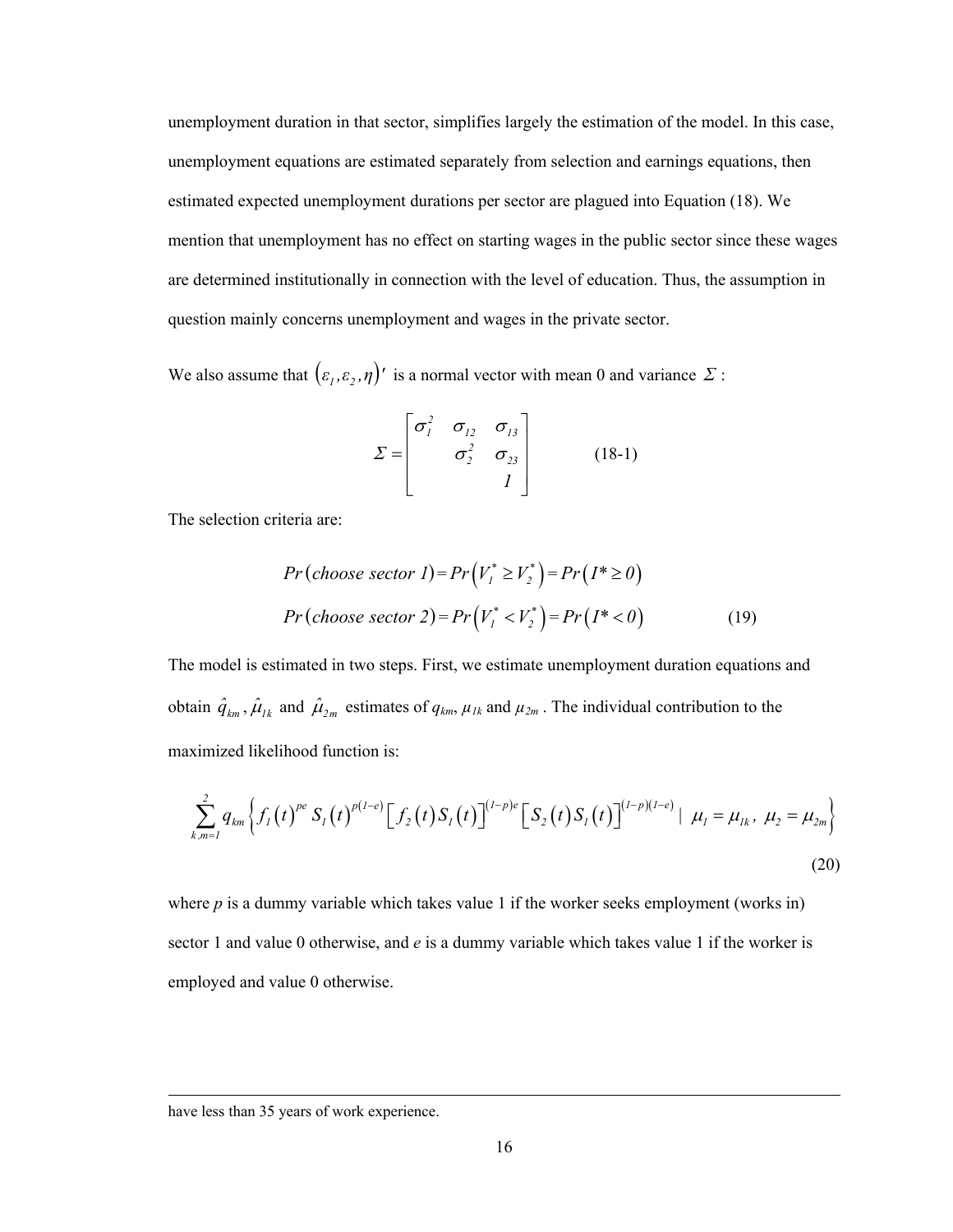Second, selection and earnings equations are estimated simultaneously by maximum likelihood to obtain consistent estimates of the parameters  $\alpha$ ,  $\delta$ ,  $\theta^*$  and  $\Sigma$ . The individual contribution to the likelihood function depends on the worker's status (employed or unemployed) and her employment/preferred sector. For instance, the contribution to the likelihood function of worker who is currently employed in the public sector is:

$$
\sum_{k,m=1}^{2} \hat{q}_{km} \Pr\left(I^* \geq 0 \,|\, \varepsilon_1 = y_1 - X\beta_1, \mu_1 = \hat{\mu}_{1k}, \mu_2 = \hat{\mu}_{1m}\right) \phi\!\left(\frac{y_1 - X\beta_1}{\sigma_1}\right) \tag{21}
$$

where  $\phi(.)$  is the density function of the univariate standard normal. The whole likelihood function is available upon request.

Following the theoretical model, the individual discount rate is given by the weight put on unemployment duration relative to log earnings. Hence, this can be identified in the empirical model by the ratio  $R = -\delta/\alpha$ . The same ratio is used to calculate  $s_i$  in Equation (14).

#### **5 Data**

Data used in this study is drawn from the Moroccan Labor Force Survey (LFS) conducted in urban areas in 1998. The LFS is an annual cross-section survey aiming at collecting principal information on labor force participation, employment and unemployment. One distinctive feature of the survey is that it provides information on the employment sectors preferred by unemployed workers (either public or private). We are fully aware that panel data or even multiple crosssections are more suitable for identifying the dynamic of the workers preferences. Unfortunately, there is no panel data related to labor market in Morocco, and the access to cross-section data files is very restricted especially with regard wages. Angrist and Lavy (1997) faced the same problem in their study on the effects of the switch of the language of instruction on the returns to education in Morocco. The authors carried out their study by using cross-section data.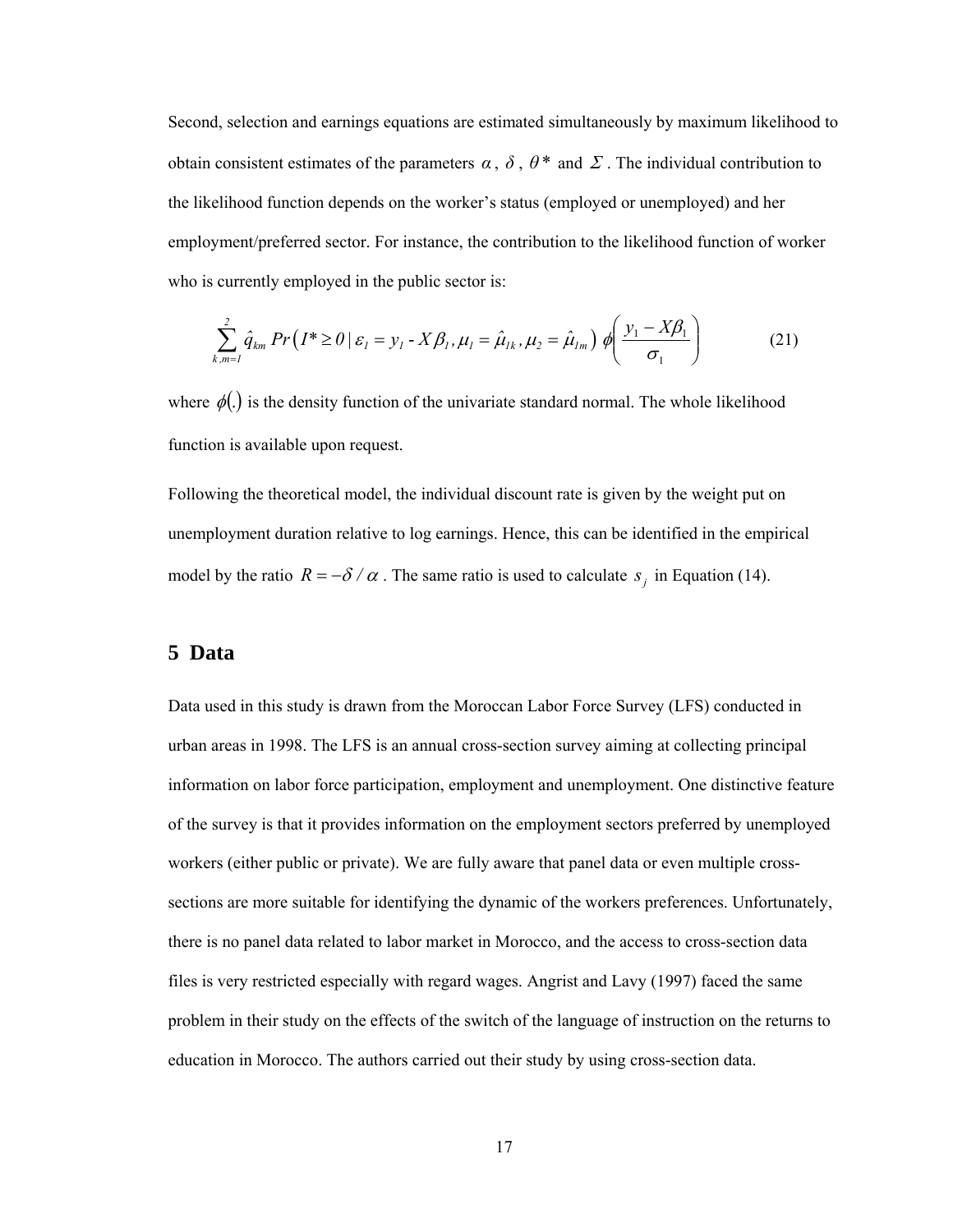We limited our sample to workers with university degrees including for many reasons, both related to our theoretical model. First, these workers have the possibilities to be hired in both public and private sectors. New public positions are still mainly directed toward university graduates, though in smaller number compared to prior 1983. Examining data file from the 1998 LFS, university graduates were also the ones who expressed clear preferences for one of the two employment sectors. Second, having invested a long time in getting an education, university graduates are likely to have closer discount rate values (Card, 2000). This allows us to estimate our model, assuming that the same discount rate applies for this group of workers. Besides, education increases job stability and then reduces transitions between employment and unemployment states. In 2002, 81% of unemployed workers with secondary diplomas or university degrees were seeking their first jobs, versus 27% among uneducated unemployed and 54% among unemployed with education below secondary.

The Moroccan LFS provides earning only for paid workers. Self-employed are not asked about their earnings. Nonetheless, only 7.4% of employed workers with university degrees, and 5.5% with technical schools degrees (see below) were reported self-employed in 1998 versus 34.5% of uneducated workers.

With regard to the durations of unemployment, the survey provides information only for unemployed workers, whereas the estimation of the model requires also unemployment durations prior to employment for workers who are currently employed. Fortunately, the survey gives the durations of search for first jobs by employed workers who started working within the five years before the survey was taken. Given the above-mentioned limited mobility of university graduates, current jobs are likely to be the first ones. Consequently, we use unemployment durations before first jobs in the estimation of the model. Concerning employed workers who started working more than five years before the survey was taken, we estimate the durations of unemployment by the difference between the estimated age at graduation (based upon the highest degree) and the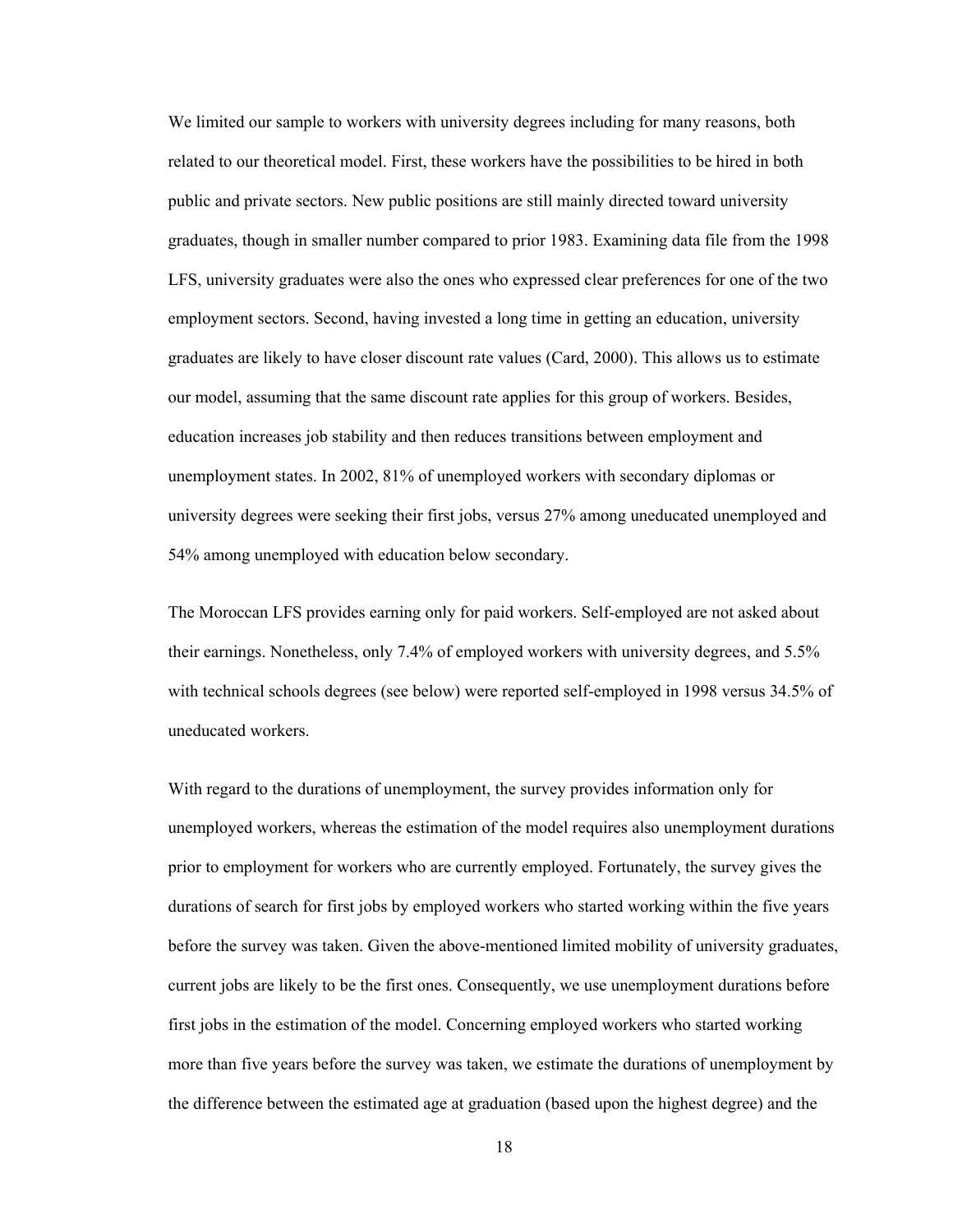age at the start of employment. The latter is provided by the survey. Finally, we kept only workers aged 64 years or younger, with a duration of unemployment, censored or not, less than ten years.

Table 5 presents a summary of the main information contained in the selected sample. The sample includes 1,607 workers among which 34.5% are women. The four types of university degrees represented are:

- University degree below Bachelor's: obtained after two successful years of university studies, 8.7%.
- Bachelor's: requires four successful years of university studies, 47.4%.
- University degree above Bachelor's such as Master's and Doctorate, 7.2%.
- Technical School degree: generally obtained after five years of post-secondary studies in a technical/professional school (for instance engineering or professional schools), 36.7%.

The unemployed constitute 23.8% of the sample and the average duration of unemployment (censored or not) is 2.4 years, and is slightly higher among people working or preferring to work in the public sector. The average hourly wage is 50.9 Moroccan Dirhams (MAD),  $^{11}$  and it is 20% higher in the public sector as compared to the private sector. In addition, the public sector workers accumulated more years of work experience on average than did their peers in the private sector (about four years of difference). This can be explained by the fact that in the past, the public sector constituted virtually the sole employer of university graduates. The structural adjustment policies launched in 1983 have largely reduced the role of the aforesaid sector in the employment of university graduates. Yet, the passion for employment in the public sector remains persistent. Indeed, more than four out of five unemployed in our sample expressed the desire to obtain employment in the public sector.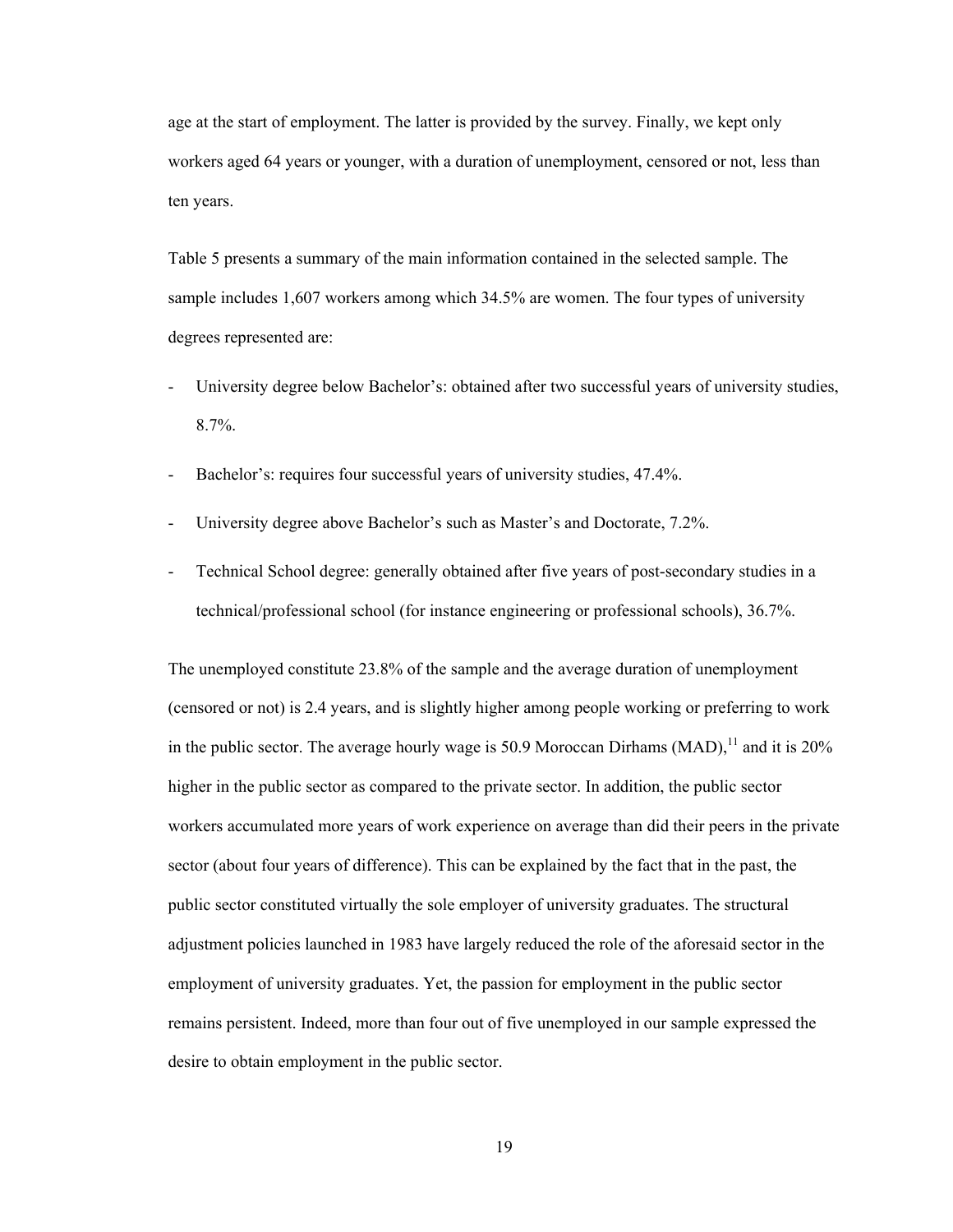#### **6 Empirical Results**

All estimates are reported in Tables 6 through 8. Coefficients from Table 6 are estimated separately in a first step, then coefficients from tables 7 and 8 are simultaneously estimated in a second step.

#### **Unemployment duration equations**

Estimated unemployment duration equations are presented in Table 6. We point out that in order to identify the direction of the effect of the covariates on the hazard rate one must consider the opposite sign of the estimated coefficients of these variables. Subjacent logic is that variables with negative coefficients increase the instantaneous probability of finding employment at each time period (c.f. Equation 16). On the other hand, the parameter *p* determines the shape of the hazard rate function (hazard rate decreasing if  $p<1$ , constant if  $p=1$ , and increasing otherwise).

We control for unobserved heterogeneity by assuming that each worker may be of one of two types in each sector for a potential total of four combinations of two types. Surprisingly, results show that there are only two combined types of workers, each type representing around 50% of the population. A worker of type 1 is exposed to higher risk of unemployment in the sector where a worker of type 2 is not, and vice versa. Therefore, each type is largely favored in one and only one sector with respect to access to employment, and largely disfavored in the opposite sector. The probabilities of being favored (disfavored) in both sectors at the same time are not statistically significant. Therefore, public and private sectors do not appear to be competing on the labor market.

Concerning observed characteristics, there is no significant difference between the two genders with regard employment in the two sectors. On the other hand, workers holding degrees from

 $11$  1 \$US is worth about 9 MAD.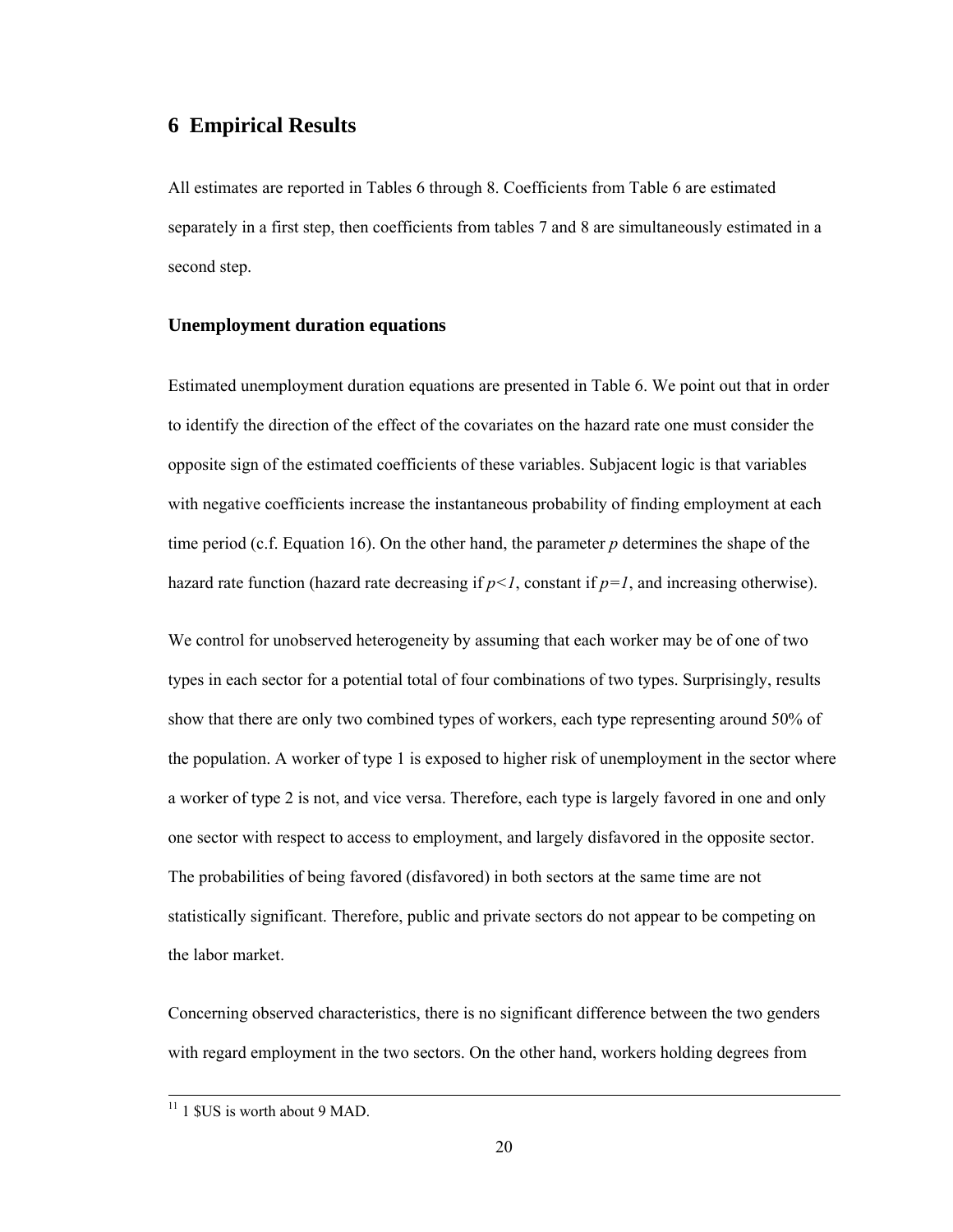technical schools and those with university degrees above Bachelor's experience lower unemployment durations particularly in the public sector as compared to other workers. Workers with Bachelor's degrees do not have any advantage at this point over workers with below Bachelor's degrees (reference group) since the coefficient on Bachelor's degree is not significant. To approach the evolution of employment after 1983, year of implementation of adjustment policies, we include in the set of covariates a dummy variable (Year 1983) that takes value 1 for workers who entered the labor force in 1983 or later. Results indicate that the probability of being employed in the public sector decreased after 1983, whereas the probability of being employed in the private sector was not affected.

Finally, with regard to the shape of the hazard rate functions, results indicate that hazard rates are increasing over time in both sectors. Results from public sector may be explained, among other things, by the fact that employment in the public sector primarily aims at fighting unemployment in the sense that old unemployed are favored over recent ones. Results from the private sector are some what surprising if we consider that employers from the private sector would favor recent graduates when hiring.

#### **Wage equations**

Estimates are reported in Table 7. The public sector pays notably higher starting wages as compared to the private sector. The wage differential is 42.5% for the reference group (i.e. workers with degrees below Bachelor's) and this premium is even higher for other groups of workers, particularly workers holding Bachelor's degrees or above Bachelor's degrees. Agénor and El Aynaoui (2003) estimate the public wage premium in Morocco at between 150% and 200% when taking into account non-wage compensation such as working conditions and pension plans.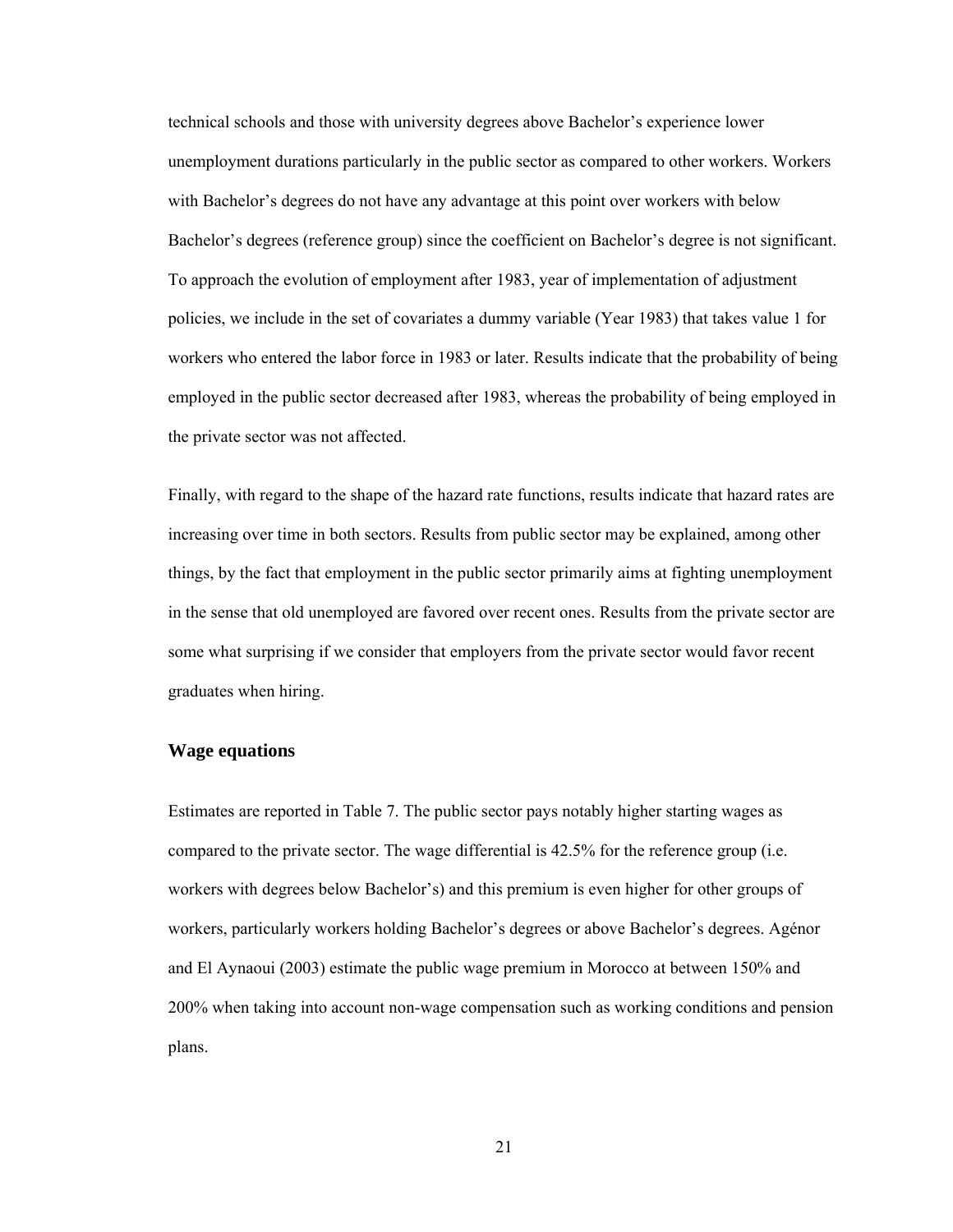Starting wages are certainly lower in the private sector, but are increasing at a higher rate in this sector (11.51% per year of experience versus 6.03% in the public sector) causing the gap between the sectors to narrow over time. Lifetime income is even higher in the private sector for some workers. For instance, the total income over the first 35 years of work discounted using a discount rate of 2.3% (see results below from selection equation) is 13% (9% when considering a 45-year horizon<sup>12</sup>) higher in the private sector for males holding degrees from technical schools, whereas it is 20% (24% when considering a 45-year horizon) lower for males with Bachelor's degrees. Incidentally, the unemployment rate is the lowest among the former group and the highest among the later one.

A significant issue that emerges from the results in Table 7 concerns the gap males-females. This gap is not significant in the private sector in opposition to about 12% in favor of males in the public sector. Since wage levels in the public sector are fixed institutionally, regardless of gender, the apparent wage discrimination against women may mirror the fact that promotions are more often given to men in the public sector.

Table 7 also depicts estimates obtained by using ordinary least squares and ignoring the selection issue. Starting wages are over-estimated in the two sectors when the selection bias is ignored. An intuitive explanation that is consistent with workers' behavior is that workers flee the sector where they anticipate low wages. As a result, observed wages for workers employed in each sector are higher than what one would observe if workers were assigned randomly to employment sectors.

Finally, we notice that estimated standard error of the random component is higher in the private sector as compared to that obtained for the public sector (0.82 versus 0.67) and that the correlation between the two random components of the earnings equations is small though

 $\overline{a}$ 

 $12$  The decrease in the gap when enlarging the horizon is due to the quadratic term. The estimated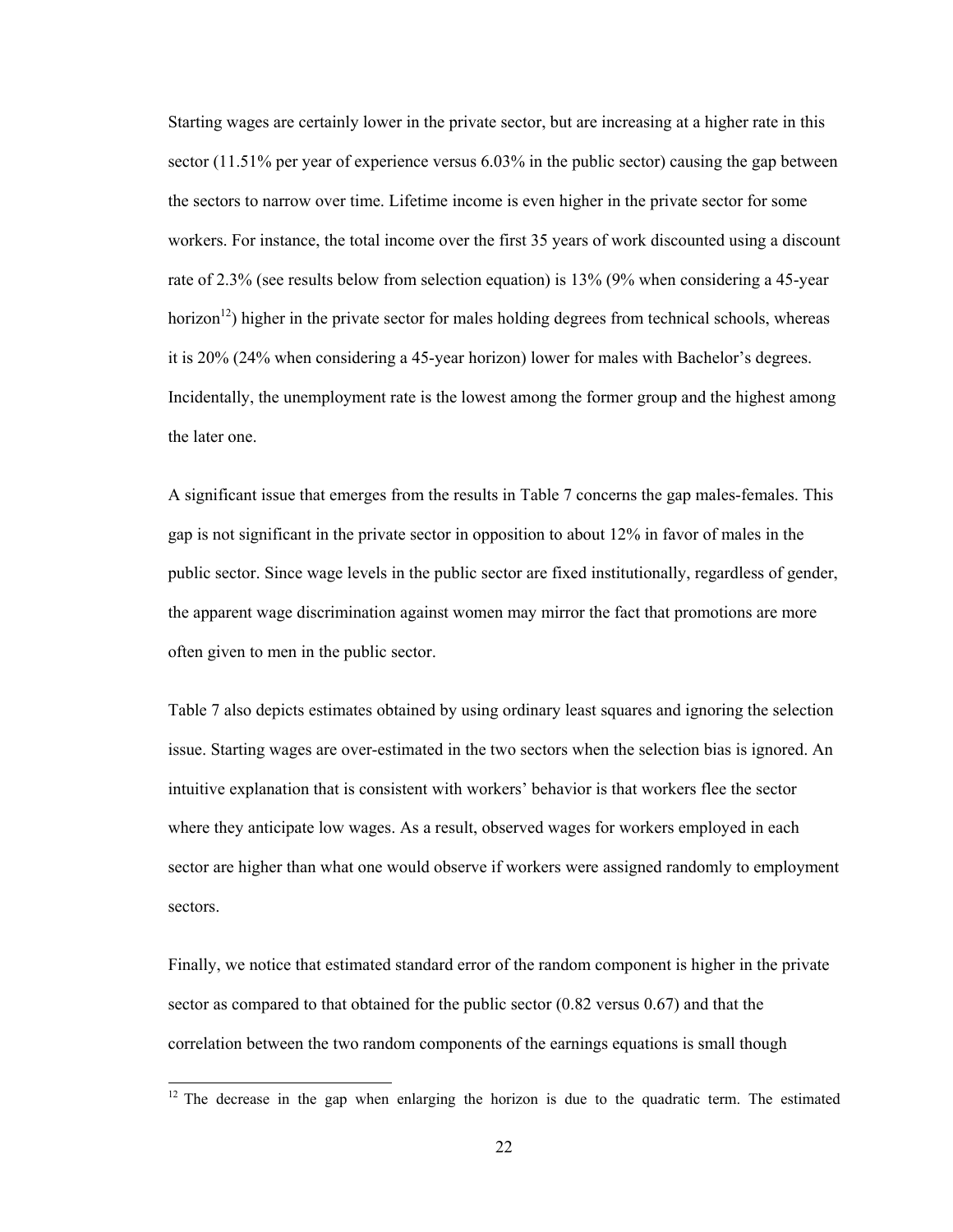significant (0.32). This may reflect the weight put by each sector on productivity in wage determination. This weight is manifestly higher in the private sector, while earnings in the public sector are mainly based on the education level.

#### **Selection equation**

 $\overline{a}$ 

The most novel empirical results are the structural probit estimates in Table 8. The weights put on earnings and unemployment duration when choosing an employment sector are significantly different from zero, a fact which supports the view that the sector choice is consistent with an earnings maximization problem. In addition, the signs of these parameters correspond to those anticipated ( $\alpha$ >0 and  $\delta$ <0). The effect of earnings on sector choice is also reflected by the significant correlation between the error component in the selection equation and the error component in each of the two earnings equations ( $\sigma_{i3}$  in Table 7). The constant in the selection equation is positive and statistically significant. It might represent non-pecuniary factors as well as factors unrelated to unemployment that make workers appreciate employment in the public sector such as job stability and the prestige of being a civil servant in a developing society. There is no difference at this point between men and women. On the other hand, workers with Bachelor's degrees are more inclined to prefer employment in the public sector compared to workers with other degrees. Therefore, in their desire to obtain civil servant employment those workers might consider risking long periods of unemployment, which is actually the case since the unemployment rate is the highest among workers with Bachelor's degrees (see Table 4). The high fixed value allocated to employment in the public sector implies that even at equal wages and equal unemployment durations workers are likely to prefer employment in the public sector. This agrees with the results of Bellante and Link study (1981), which stipulate that public sector workers are more risk-averse than private sector's workers and that same wages in public and private sectors will involve an excess of labor supply for the public sector.

coefficient on that term is -0.0012 in the public sector versus -0.0022 in the private sector.<br>23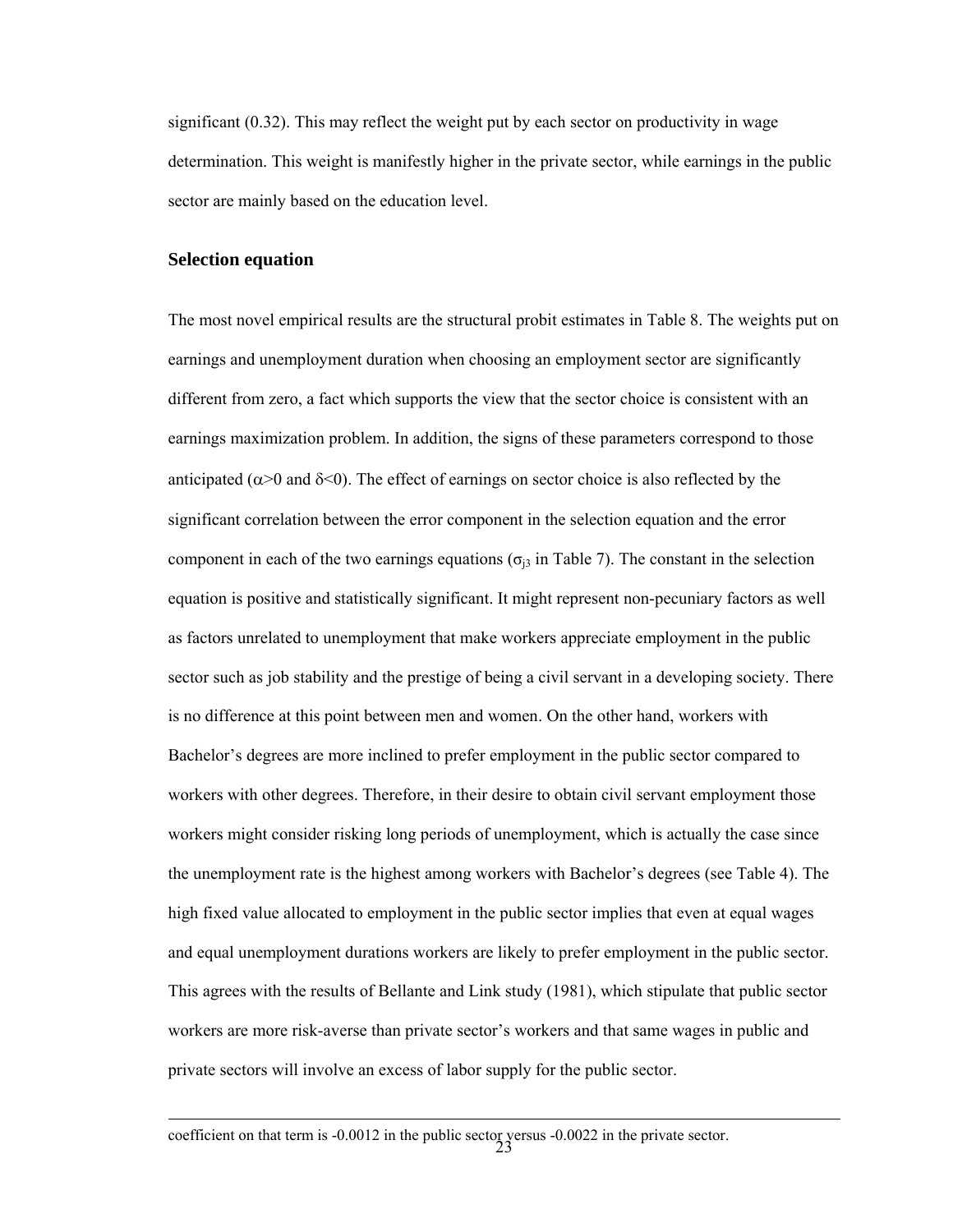On the other hand, the estimated personal discount rate, given by the ratio of the estimated coefficients on the log-wage differential and the expected unemployment durations gap, is about 2.3%. This petite value of the personal discount rate makes workers able to bear long unemployment durations in their search of well paid employment.

As a final point, one may wonder how results on the parameters that drive workers' behavior could be used in setting a policy aiming at easing unemployment among university graduates in Morocco. The answer is not evident since the model is merely a partial equilibrium model. In particular, wages and unemployment durations in the private sector are most likely to react to any induced change in the sector choices of unemployed workers. In addition, the situation in the Moroccan labor market is somewhat tricky due to the great fixed value allocated by workers to employment in the public sector and to serious difficulties in finding employment even in the private sector. Nonetheless, the government needs to adjust its remuneration policies in order to lessen the substantial gap with the private sector, especially given that the workers' discount rate is far small. Concerning the difficulties that educated workers experience in finding employment in the private sector, it is worth to emphasize that the illiteracy rate in Morocco is extremely high (48% in 1998) and that many school-age children are deprived of formal education or drop out of school prematurely. This situation results in a high share of the informal sector in the Moroccan economy, which is unfavorable to educated workers with regard wages and working conditions. Allocating more resources to elementary education (even to the detriment of university education) will help to improve the overall level of education of the labor force and, in return, stimulate economic growth. Furthermore, an improvement in the labor force education level will result in the tightening of the informal sector, inciting educated workers to seek employment in the private sector.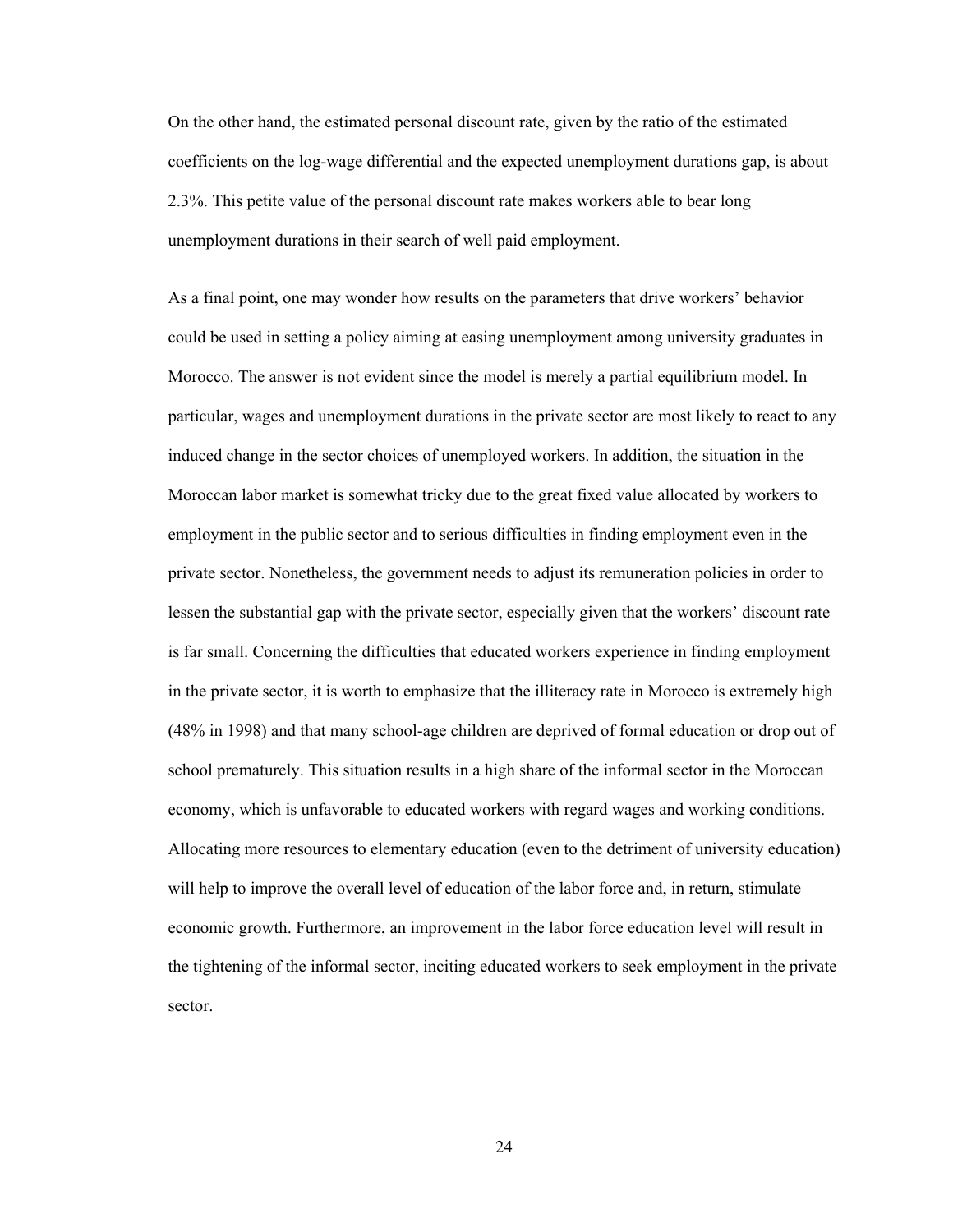#### **7 Conclusion**

The models developed early 1970s (for example Harris and Todaro, 1970; Stiglitz, 1974 & 1976; and Eaton and Neher, 1975) have all stressed the role of wage differentials on employment sector choice. "Migration" from the low-wage sector to the high-wage sector will continue as long as the expected wage in the second sector is higher than the ongoing wage in the first sector. The unemployment rate will then continue to increase until workers expect the same wage level in both sectors, thus causing the migration to stop. The unemployed are voluntarily since they refuse to take available jobs in the low-wage sector: *"the unemployed have only themselves to blame"* for their condition (Eaton and Neher, 1975). The model developed in this paper fits within the same framework without, however, "putting all the blame on the unemployed" since the latter face unemployment risk in all sectors. The risk is higher in the high-wage sector. Workers' expectations about wages and unemployment duration determine their behavior regarding sector choice. Workers face a loss of income due to unemployment as well as an opportunity cost by forgoing employment opportunities in the low-wage sector. This loss of income, which depends on unemployment duration, is weighted by the discount rate. A worker with a low discount rate can withstand longer duration of unemployment in order to obtain employment in the high-wage sector. A substantial wage differential between sectors also supports this "waiting for employment" process which increases the aggregate unemployment rate.

The econometric model we estimated using Moroccan data yields estimates of parameters that drive workers' choices. The empirical application to the choice between the public and the private sector as occupational possibilities in Morocco is motivated by the fact that in this country highly educated workers strongly prefer employment in the public sector. Structural estimates in Table 8 support the hypothesis that earnings and unemployment durations significantly influence the choice of employment sector. The estimated personal discount rate is 2.3%, a value which makes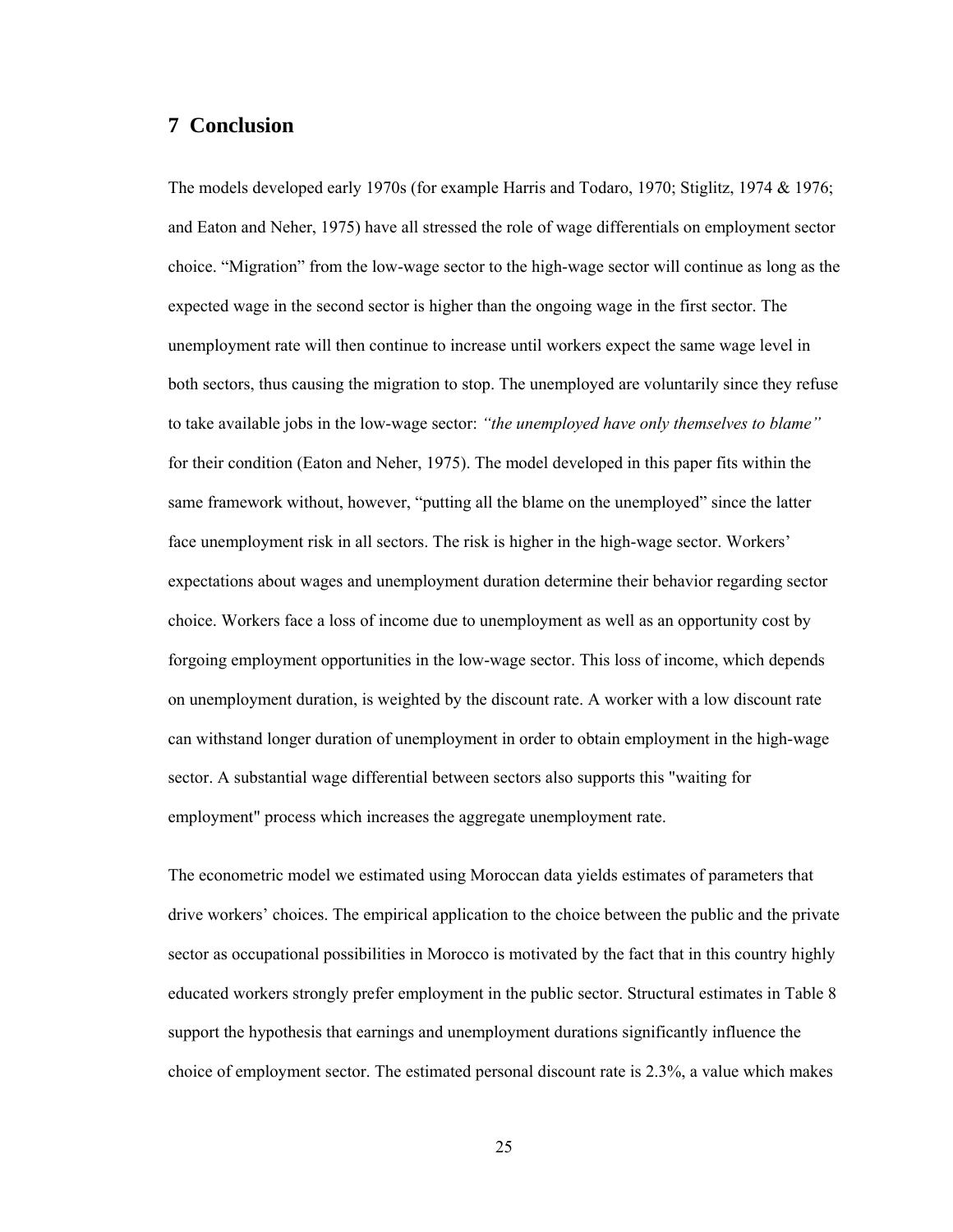workers much more sensitive to earnings (and other benefits) than unemployment durations. The self-selection adjusted starting hourly wage gap between the private and the public sector is 42.5%. Thus, an adjustment of the remuneration policy in the public sector seems necessary especially that higher the earnings gap higher the unemployment rate (workers with Bachelor's degrees versus workers with technical schools degrees). Lack of job opportunities in the private sector is to be blamed too. Therefore, the government should also aim at improving employment opportunities and working conditions in this sector. In this way, more weight should be put on investment in human capital in order to eradicate illiteracy, which presently affects about half of the adult population. The provision of elementary education to all children will improve the level of education of the labor force, stimulate the economic growth and reduce the share of the informal sector in the economy. Then, educated workers would be incited to seek employment in the private sector, where they will be able to find a large number of good jobs.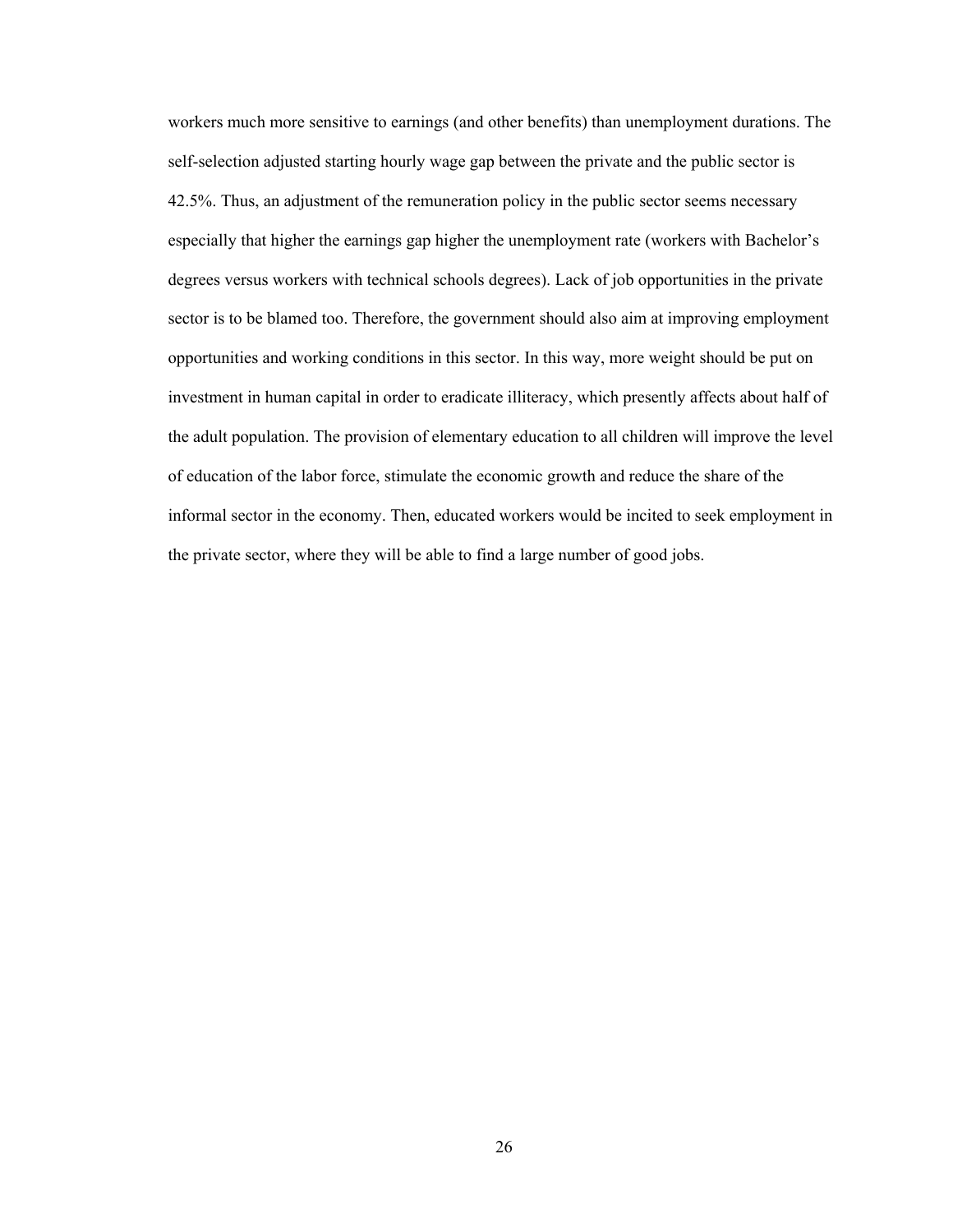### **References**

- Agénor, P.R., and K. El Aynaoui. 2003. "Labor Market Policies and Unemployment in Morocco: A Quantitative Analysis." *Policy Research Working Paper Series* # 3091*, The World Bank.*
- Angrist, J.D., and V. Lavy. 1997. "The Effect of a Change in Language of Instruction on the Returns to schooling in Morocco." *Journal of Labor Economics*, 1997, volume 15, Number 1, Part 2, S48-S76.
- Bellante, D., and A. N. Link. 1981. "Are Public Sector Workers More Risk Averse Than Private Sector Workers?" *Industrial and Labor Relations Review*, Volume 34, Issue 3 (Apr., 1981), 408-412.
- Berger, M.C. 1988. "Predicted Future Earnings and Choice of College Major." *Industrial and Labor Relations Review*, 41, 418-429.
- Bougroum, M., A. Ibourk, and A. Trachen. 1999. "L'Insertion des Diplômés Chômeurs au Maroc : Trajectoires Professionnelles et Déterminants Individuels." Paper presented at the IV Journées Scientifiques du Réseau «Analyse Economique et Développement», Ouagadougou, 14 et 15 janvier 1999.
- Card, D. 2000. "Estimating the Return to Schooling: Progress on Some Persistent Econometric Problems." *NBER WORKING PAPERS SERIES*, Working Paper no.7769, June 2000.
- Cole, W. E., and R. D. Sanders. 1985. "Internal Migration and Urban Employment in the Third World." *The American Economic Review*, Volume 75, Issue 3 (June, 1985), 481-494.
- Department of Vocational Training, Morocco / Département de la Formation Professionnelle, Maroc. 1998. "Étude sur le Cheminement des Diplômés de la Formation Professionnelle, Promotion 1993." Document administratif, 1998.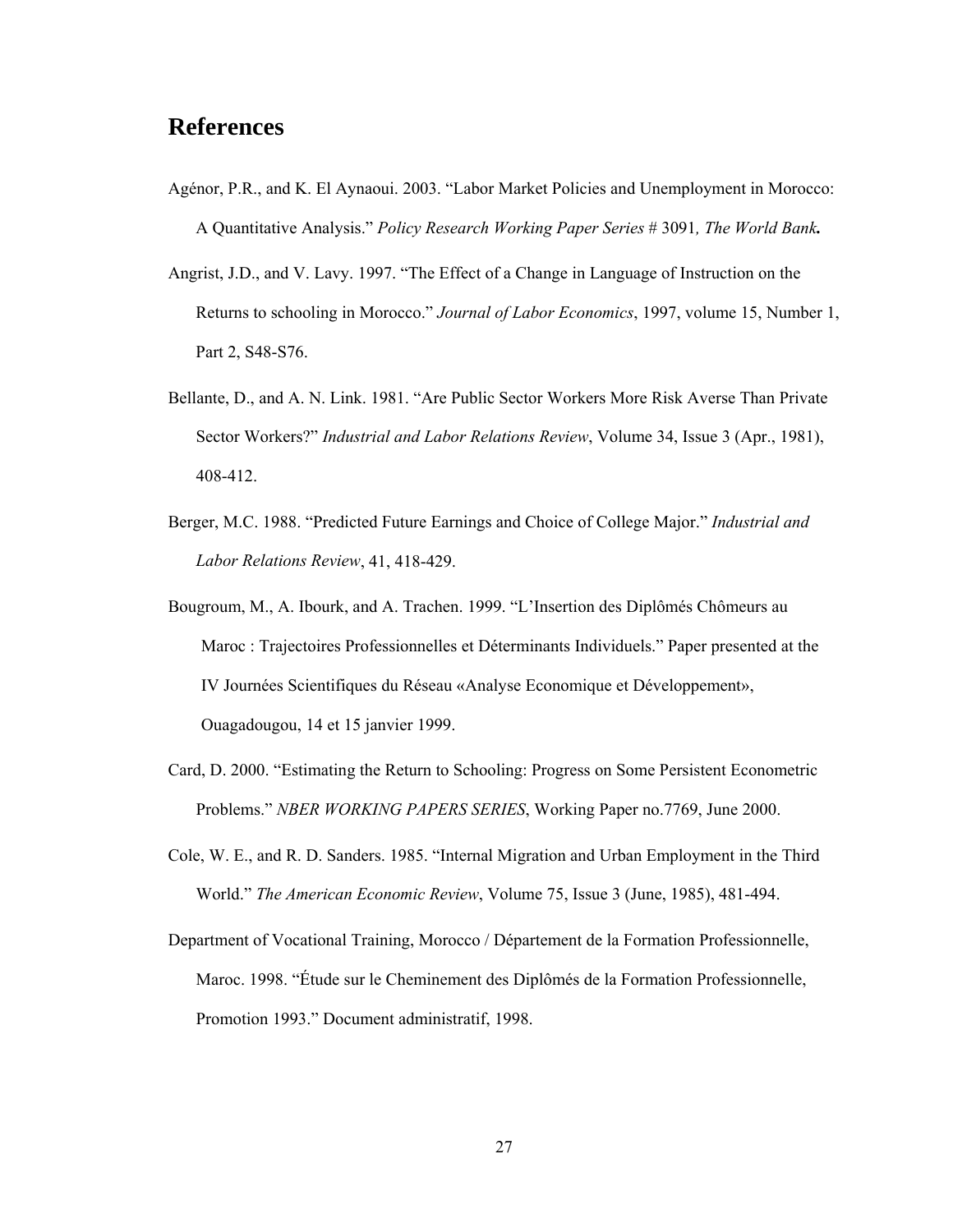- Dolton, P. J., G. H. Makepeace, and W. van der Klaauw. 1989. "Occupational Choice and Earnings Determination: The Role of Sample Selection and Non-Pecuniary Factors." *Oxford Economic Papers*, Vol. 41, No. 3. (Jul., 1989), pp. 573-594.
- Eaton, B. C., and P. A. Neher. 1975. "Unemployment, Underemployment, and Optimal Job Search." *The Journal of Political Economy*, Volume 83, Issue 2 (Apr., 1975), 355-375.
- Fields, G. 1975. "Rural-Urban Migration, Urban Unemployment and Underemployment, and Job-Search Activity in LDCs." *Journal of Development Economics*, II (1975), 165-187.
- Harris, J. R., and M. P. Todaro. 1970. "Migration, Unemployment and Development: A Two-Sector Analysis." *The American Economic Review*, Volume 60, Issue 1 (1970), 126-142.
- Heckman, J., and B. Singer. 1984. "A Method for Minimizing the Impact of Distributional Assumptions in Econometric Models for Duration Data." *Econometrica* 52 (Mar. 1984), 271- 320.
- Orivel, F. 1995. "Éducation Primaire et Croissance Economique en Afrique Subsaharienne: les Conditions d'une Relation Efficace." *Revue d'économie de développement*, 1/1995, 77-102.
- Stiglitz, J. E. 1974. "Alternative Theories of Wage Determination and Unemployment in LDC's: The Labor Turnover Model." *The Quarterly Journal of Economics*, Volume 88, Issue 2 (May, 1974), 194-227.
- Stiglitz, J. 1976. "The Structure of Labor Markets and Shadow Prices in LDCs." Employment and Rural Development Division, I.B.R.D., 1976.
- Upadhyay, M. P. 1994. "Accumulation of Human Capital in LDCs in the Presence of Unemployment." *Economica*, New Series, Vol. 61, No. 243. (Aug., 1994), pp. 355-378.
- Willis, R.J., and S. Rosen. 1979. "Education and Self-Selection." *The Journal of Political Economy*, Volume 87, Issue 5, Part 2: Education and Income Distribution (Oct., 1979), S7- S36.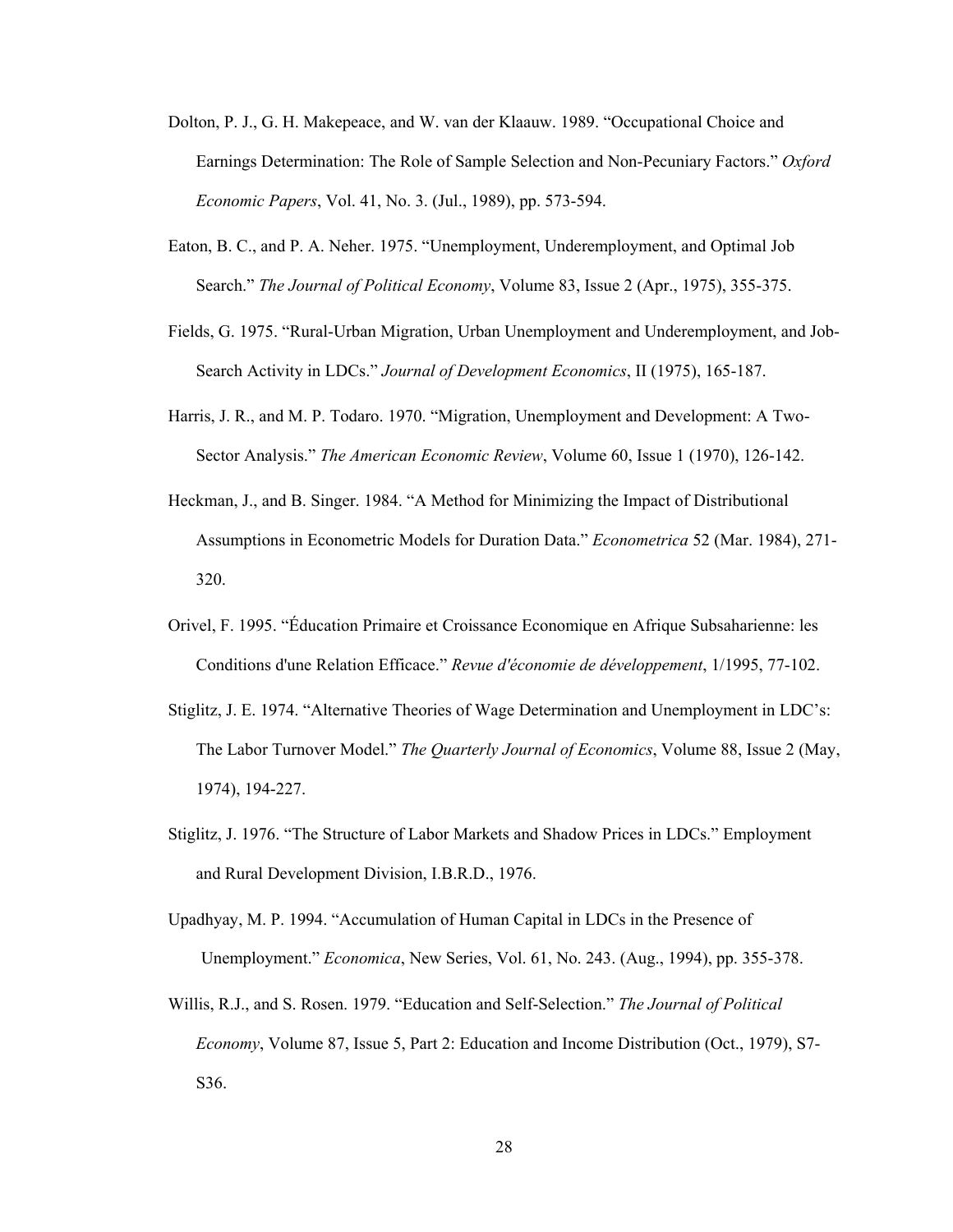| <b>Education Level</b>               | $\%$  |
|--------------------------------------|-------|
| None or religious school             | 46.36 |
| Elementary, $1st$ stage (grades 1-6) | 23.83 |
| Elementary, $2nd$ stage (grades 7-9) | 13.45 |
| Secondary                            | 9.51  |
| University                           | 6.77  |
| Other level                          | 0.09  |
| Labor Force Size (in millions)       | 103   |

**Table 1:** Labor Force (Aged 15 Years and Older) by Education Level in 1999

**Table 2:** Unemployment in Morocco in 2000 by Areas

|                                                                              | Urban   | Rural   | Total  |
|------------------------------------------------------------------------------|---------|---------|--------|
| Labor Force Size $(x10^3)$                                                   | 5 3 4 5 | 4 9 4 0 | 10 285 |
| <b>Unemployment Rate</b>                                                     | 21.5%   | $5.0\%$ | 13.6%  |
| . Male                                                                       | 19.9%   | $6.5\%$ | 13.8%  |
| . Female                                                                     | 26.7%   | $1.7\%$ | 13.0%  |
| . Uneducated or $1st$ stage of elementary<br>school (1-6 grades) uncompleted | 13.1%   | $3.5\%$ | $71\%$ |
| Elementary and up $^{13}$                                                    | 29.7%   | 17.0%   | 27.5%  |

**Table 3:** Evolution of Unemployment between 1971 and 2000 by Areas

|                                                                                                |      | Urban |  |                                                        | Rural |  |  | Total |  |  |  |  |
|------------------------------------------------------------------------------------------------|------|-------|--|--------------------------------------------------------|-------|--|--|-------|--|--|--|--|
|                                                                                                | 1971 |       |  | 1982 1994 2000 1971 1982 1994 2000 1971 1982 1994 2000 |       |  |  |       |  |  |  |  |
| Number of unemployed 216 322 920 1,146 133 320 412 248 349 642 1,332 1,394<br>workers $('000)$ |      |       |  |                                                        |       |  |  |       |  |  |  |  |
| Unemployment rate<br>$(\%)$                                                                    |      |       |  |                                                        |       |  |  |       |  |  |  |  |

**Table 4:** Urban Unemployment Rate among Highly Educated Workers in 1998

| Degree                       | Total | Female |
|------------------------------|-------|--------|
| University, Below Bachelor's | 36.4  | 43.4   |
| University, Bachelor's       | 48.2  | 60.8   |
| University, Above Bachelor's | 53    | 19.0   |
| <b>Technical Schools</b>     | 5.6   | 97     |

Note: These rates were calculated by the author based on the 1998 Moroccan Labor Force Survey data file.

-

 $13$  Having completed at least the first stage of elementary education (1-6 years)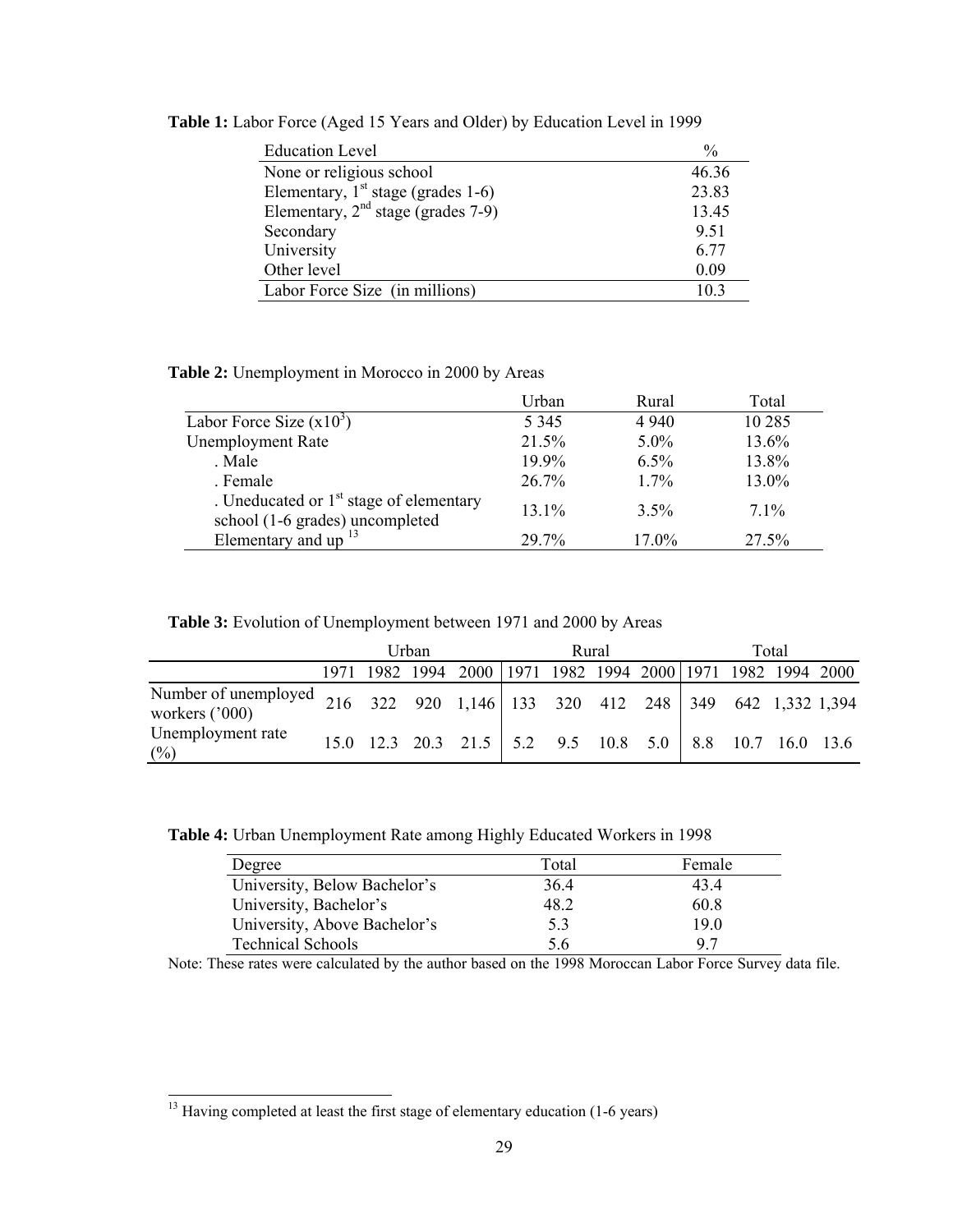**Table 5:** Descriptive Statistics

| Variables                                        | Mean    |
|--------------------------------------------------|---------|
| # observations                                   | 1,607   |
| Age (in years)                                   | 36      |
|                                                  | (8.3)   |
| Female                                           | 0.345   |
| Degree:                                          |         |
| . Technical School                               | 0.367   |
| . University, Below Bachelor's                   | 0.087   |
| . University, Bachelor's                         | 0.474   |
| . University, Above Bachelor's                   | 0.072   |
| Labor Force Statute:                             |         |
| . Employed                                       | 0.762   |
| . Unemployed                                     | 0.238   |
| Employed x Sector:                               |         |
| . Public                                         | 0.780   |
| . Private                                        | 0.220   |
| Unemployed x Preferred Sector:                   |         |
| . Public                                         | 0.841   |
| . Private                                        | 0.159   |
|                                                  | 50.94   |
| Hourly Wage (in Moroccan Dirham <sup>14</sup> ): | (60.43) |
|                                                  | 52.93   |
| . Public                                         | (58.80) |
|                                                  | 43.91   |
| . Private                                        | (65.52) |
|                                                  | 13.6    |
| Years of Experience :                            | (8.9)   |
| . Public                                         | 14.5    |
|                                                  | (8.6)   |
| . Private                                        | 10.8    |
|                                                  | (9.4)   |
|                                                  | 2.4     |
| Unemployment Duration (years):                   | (2.3)   |
| . Public                                         | 2.5     |
|                                                  | (2.3)   |
| . Private                                        | 2.1     |
|                                                  | (2.2)   |

Notes: The sample is from the 1998 Moroccan Labor Force Survey, and includes workers aged 64 years or younger and for whom unemployment duration is less than 10 years. Missing unemployment durations are estimated by age at starting first job minus age at graduation. Figures in parentheses are standard-deviations.

 $\overline{a}$ 

<sup>&</sup>lt;sup>14</sup> 10 Moroccan Dirham  $\approx 1$  \$US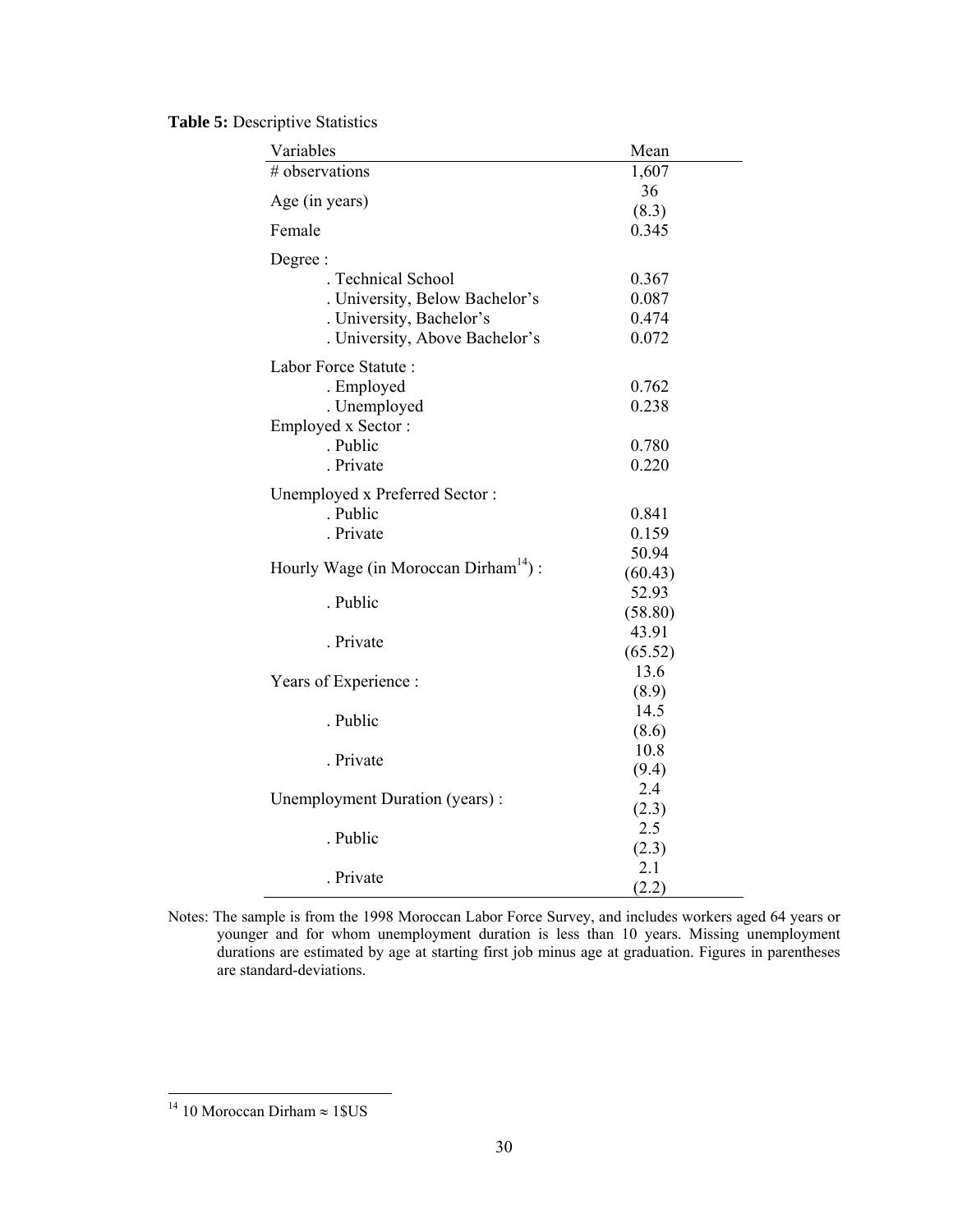#### **Table 6:** Estimated Unemployment Duration Equations

|                              | Public Sector                     |        | Private Sector           |                    |  |  |
|------------------------------|-----------------------------------|--------|--------------------------|--------------------|--|--|
|                              | (1)                               |        | (2)                      |                    |  |  |
|                              | Standard-<br>Coefficient<br>Error |        | Coefficient              | Standard-<br>Error |  |  |
| Constant 1                   | $0.6560^{(a)}$                    | 0.1374 | $-0.4572^{(b)}$          | 0.2136             |  |  |
| Constant 2                   | $2.0123^{(a)}$                    | 0.1620 | $1.5853^{(a)}$           | 0.2090             |  |  |
| Male                         | $-0.0651$                         | 0.0716 | $-0.0648$                | 0.1175             |  |  |
| <b>Technical School</b>      | $-1.1581^{(a)}$                   | 0.1290 | $-0.5354$ <sup>(a)</sup> | 0.1716             |  |  |
| University, Bachelor's       | $-0.1693$                         | 0.1244 | $-0.1764$                | 0.1647             |  |  |
| University, Above Bachelor's | $-1.2735$ <sup>(a)</sup>          | 0.1670 | $-0.4773$ <sup>(b)</sup> | 0.2202             |  |  |
| Year 1983                    | $0.8539^{(a)}$                    | 0.0670 | 0.1734                   | 0.1440             |  |  |
| $p_{j}$                      | 1.2492 $^{(a)}$                   | 0.0440 | $1.3312^{(a)}$           | 0.0899             |  |  |
| $q_{\scriptscriptstyle II}$  | 0.0000                            | 0.0001 |                          |                    |  |  |
| $q_{12}$                     | $0.4914^{(a)}$                    | 0.0370 |                          |                    |  |  |
| $q_{2l}$                     | $0.5086$ <sup>(a)</sup>           | 0.0370 |                          |                    |  |  |
| $q_{22}$                     | 0.0000                            | 0.0000 |                          |                    |  |  |

Notes: The reference group for education is "University, Below Bachelor's."

Year 1983 is a dummy variable that takes value 1 if a worker entered the labor force in 1983 or later.

 $q_{ij}$  = *Prob(Constant i in public sector and Constant j in private sector)*. (a), (b) and (c): significant at the level 1, 5 and 10 percent.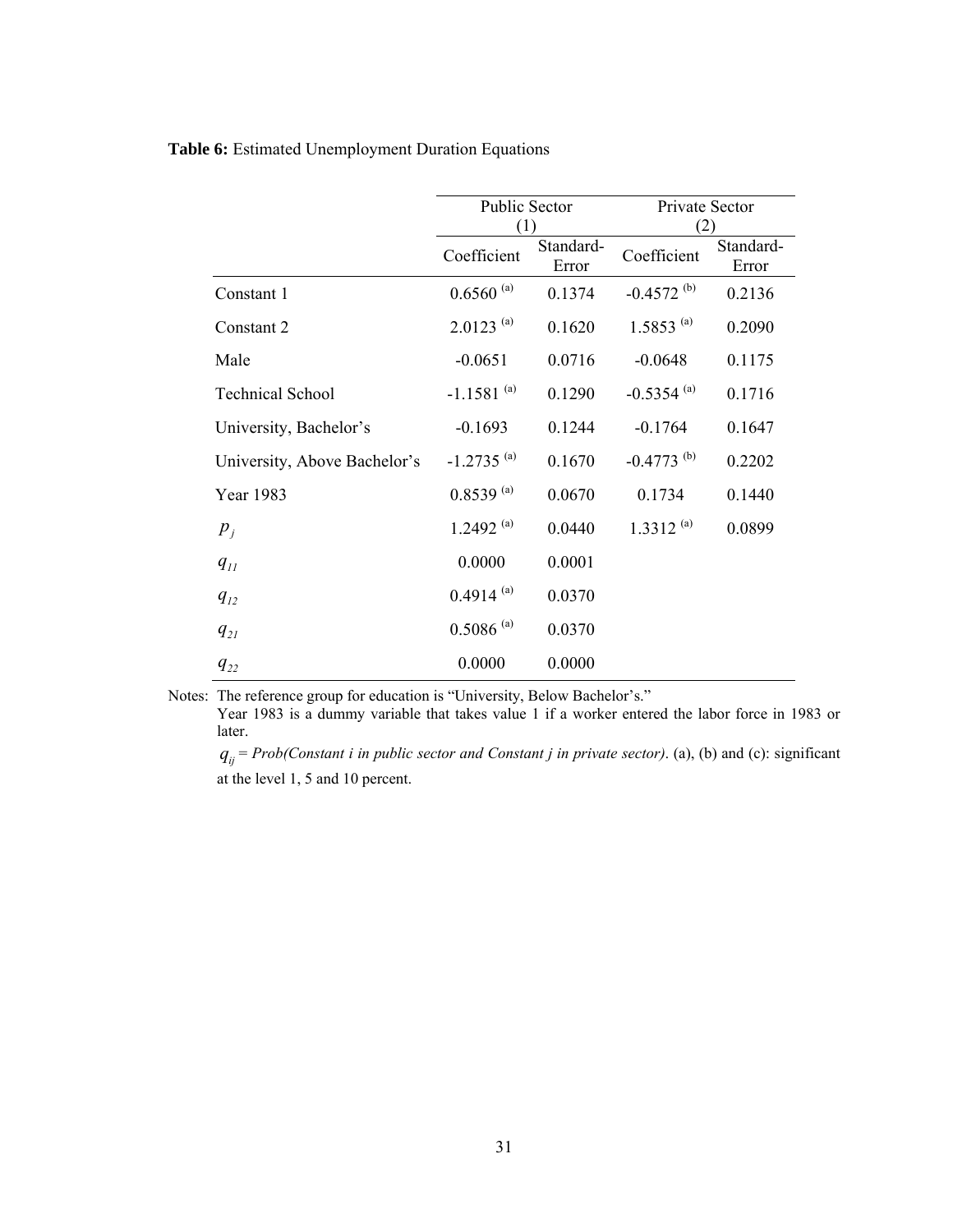#### **Table 7:** Estimated Wage Equations

|                                         | <b>Structural Model</b><br>(STM) |                    |                          |                    | <b>OLS</b>      |                    |                          |                    |  |
|-----------------------------------------|----------------------------------|--------------------|--------------------------|--------------------|-----------------|--------------------|--------------------------|--------------------|--|
|                                         | Public Sector                    |                    | Private Sector           | Public Sector      |                 | Private Sector     |                          |                    |  |
|                                         | (1)                              |                    |                          | (2)                |                 | (3)                |                          | (4)                |  |
|                                         | Coefficient                      | Standard-<br>Error | Coefficient              | Standard-<br>Error | Coefficient     | Standard-<br>Error | Coefficient              | Standard-<br>Error |  |
| Constant                                | $2.1584^{(a)}$                   | 0.0905             | $1.7333^{(a)}$           | 0.2404             | $2.3933^{(a)}$  | 0.0938             | $1.8747^{(a)}$           | 0.1645             |  |
| Male                                    | $0.1169^{(a)}$                   | 0.0431             | 0.0570                   | 0.1069             | $0.1333^{(a)}$  | 0.0458             | 0.0558                   | 0.1141             |  |
| <b>Technical School</b>                 | $0.8114^{(a)}$                   | 0.0768             | $0.7837^{(a)}$           | 0.1530             | $0.7397^{(a)}$  | 0.0810             | $0.8276^{(a)}$           | 0.1665             |  |
| University,<br>Bachelor's               | $0.5738^{(a)}$                   | 0.0753             | 0.2191                   | 0.1400             | $0.5287^{(a)}$  | 0.0818             | 0.2412                   | 0.1546             |  |
| University, Above<br>Bachelor's         | $1.5074^{(a)}$                   | 0.0973             | $1.1509^{(a)}$           | 0.2143             | $1.4568^{(a)}$  | 0.1010             | $1.2045$ <sup>(a)</sup>  | 0.2358             |  |
| Experience                              | $0.0603^{(a)}$                   | 0.0069             | $0.1151^{(a)}$           | 0.0072             | $0.0571^{(a)}$  | 0.0079             | $0.1166$ <sup>(a)</sup>  | 0.0171             |  |
| Experience squared                      | $-0.0012$ <sup>(a)</sup>         | 0.0002             | $-0.0022$ <sup>(a)</sup> | 0.0002             | $-0.0011^{(a)}$ | 0.0002             | $-0.0022$ <sup>(a)</sup> | 0.0005             |  |
| $\sigma_i^{\vphantom{*}}(*)$            | $0.6701^{(a)}$                   | 0.0251             | $0.8219^{(a)}$           | 0.0411             | 0.6021          |                    | 0.8208                   |                    |  |
| $\sigma_{_{j3}}$ (*)                    | $0.5786$ <sup>(a)</sup>          | 0.0497             | $0.7481^{(a)}$           | 0.0866             |                 |                    |                          |                    |  |
| $\sigma_{12}^{\text{}}\left( ^*\right)$ | $0.3184^{(a)}$                   | 0.1014             |                          |                    |                 |                    |                          |                    |  |
| Adjusted $R$ -squared                   |                                  |                    |                          |                    | 0.30            |                    | 0.42                     |                    |  |

Notes: (\*) See variance matrix given in (18-1). The reference group for education is "University, Below Bachelor's." (a), (b) and (c): significant at the level 1, 5 and 10 percent.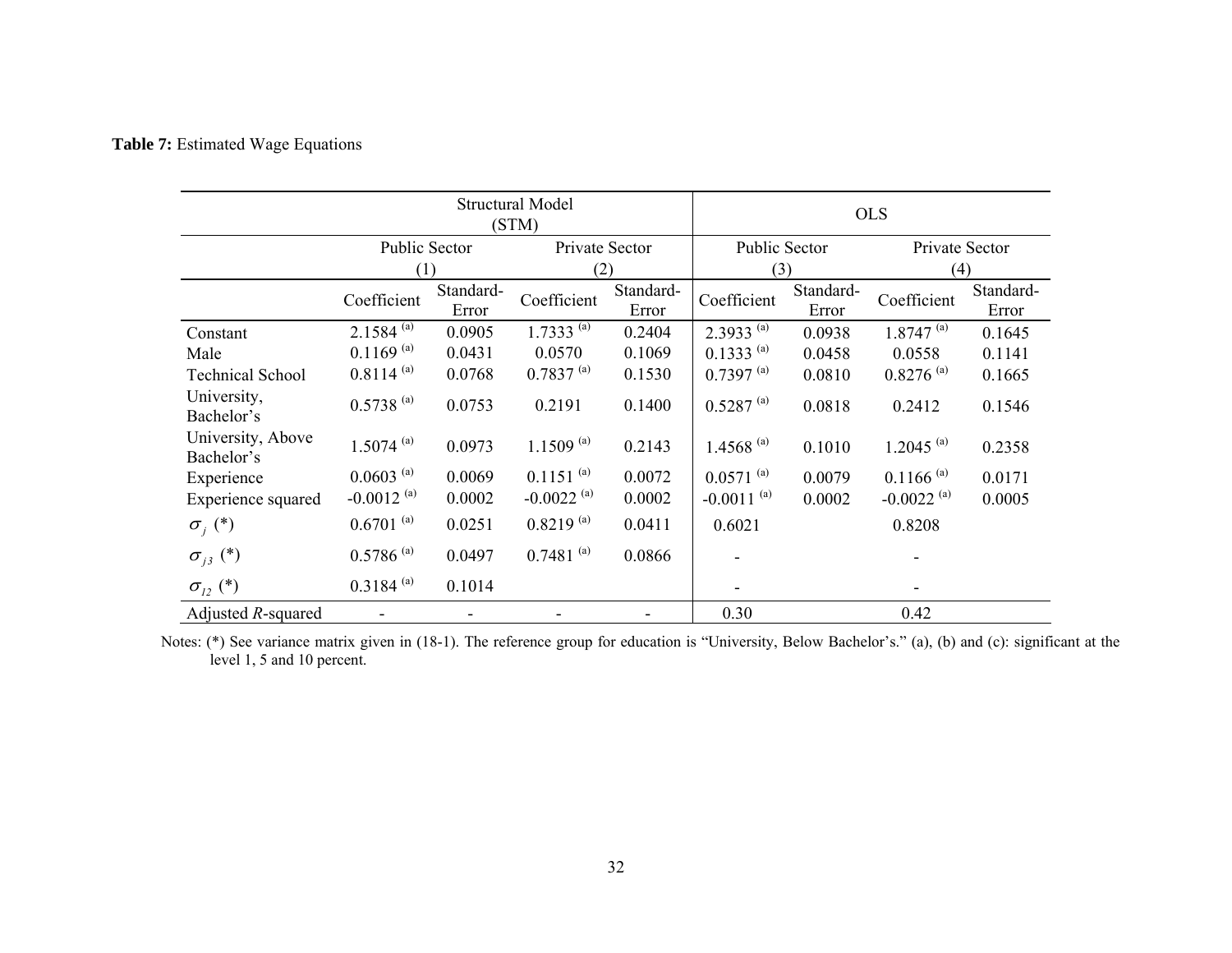**Table 8:** Estimated Selection Equations

|                                                            | Coefficient     | Standard-Error |  |  |
|------------------------------------------------------------|-----------------|----------------|--|--|
| Constant $(\omega)$                                        | 1.4633 $^{(a)}$ | 0.2589         |  |  |
| Log wage differential $(\alpha)$                           | $2.8625^{(a)}$  | 0.3448         |  |  |
| Expected unemployment<br>duration gap, in years $(\delta)$ | $-0.0651^{(a)}$ | 0.0349         |  |  |
| Male                                                       | $-0.0374$       | 0.1433         |  |  |
| <b>Technical School</b>                                    | 0.2770          | 0.2602         |  |  |
| University, Bachelor's                                     | $0.3824^{(b)}$  | 0.1653         |  |  |
| University, Above Bachelor's                               | 0.4196          | 0.3375         |  |  |
| Discount Rate $(-\delta/\alpha)$                           | $0.0227^{(a)}$  | 0.0120         |  |  |
| Mean Log-Likelihood                                        |                 | $-1.2405$      |  |  |
| # observations                                             | 1,607           |                |  |  |

Notes: The reference group for education is "University, Below Bachelor's." (a), (b) and (c): significant at the level 1, 5 and 10 percent. Tests for the significance of  $\alpha$ , δ and the discount rate  $(-\delta/\alpha)$  are one-tailed.